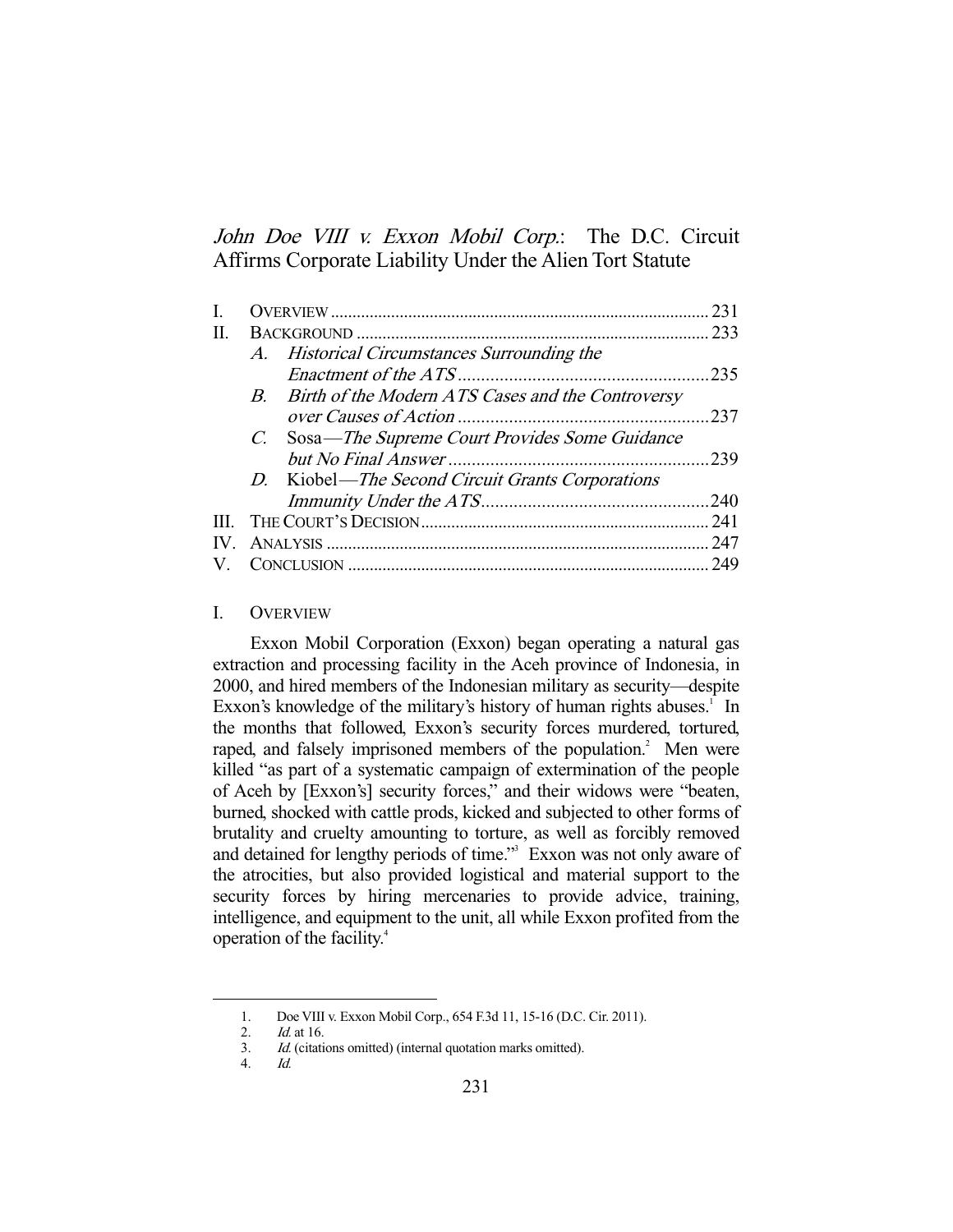Eleven villagers from the Aceh province filed a tort suit in the United States District Court for the District of Columbia in 2001 against Exxon under the Alien Tort Statute (and other charges), alleging that Exxon violated the law of nations by aiding and abetting the Indonesian military as they committed rape, genocide, crimes against humanity, extrajudicial killing, arbitrary prolonged detention, and torture.<sup>5</sup> The district court held that aiding and abetting was not actionable under the Alien Tort Statute (ATS) and that rape is not sufficiently recognized as a violation of the law of nations.<sup>6</sup> The court ruled that Exxon could not be liable for genocide and crimes against humanity because the prosecution of such claims would "be an impermissible intrusion in Indonesia's internal affairs."7 Finally, the district court held that under the Supreme Court's decision in *Sosa v. Alvarez-Machain*, the plaintiffs could not assert the claims of arbitrary detention, torture, and extrajudicial killing because they had not alleged sufficiently that Exxon was "acting under the color of law."<sup>8</sup>

 On appeal to the United States Court of Appeals for the District of Columbia Circuit, the plaintiff-appellants challenged the dismissal of their ATS claims for extrajudicial killing, torture, and prolonged arbitrary detention, but accepted the lower court's dismissal of the claims for genocide, crimes against humanity, and sexual violence.<sup>9</sup> They also contended that aiding and abetting liability is available under the ATS.<sup>10</sup> Exxon cross-appealed contending that corporations enjoy immunity under the ATS because customary international law does not recognize corporate liability for human rights violations—in effect, asking the D.C. Circuit to rule in accord with the United States Court of Appeals for the Second Circuit's holding, just months earlier, in *Kiobel v. Royal Dutch* Petroleum Co., in which the Second Circuit concluded that corporations are immune to suits under the ATS.<sup>11</sup> The United States Court of Appeals for the District of Columbia Circuit held that corporations are not immune under the Alien Tort Statute because domestic law, which holds corporations liable for torts, provides the remedy for a suit alleging a violation of international law; the legislative history behind the statute

 <sup>5.</sup> Id. at 15.

 <sup>6.</sup> Id. at 16 (citing Doe I v. Exxon Mobil Corp., 393 F. Supp. 2d 20, 24-25 (D.D.C. 2005)).

<sup>7.</sup> Id. (quoting *Doe I*, 393 F. Supp. 2d at 25).

 <sup>8.</sup> Doe I, 393 F. Supp. 2d at 26.

 <sup>9.</sup> Exxon, 654 F.3d at 17.

<sup>10.</sup> Id. The D.C. Circuit held that aiding and abetting is available under the ATS, thus eliminating the requirement that Exxon acted under the color of law. Id.

 <sup>11.</sup> Id. at 17, 49; Kiobel v. Royal Dutch Petroleum Co., 621 F.3d 111 (2d Cir. 2010).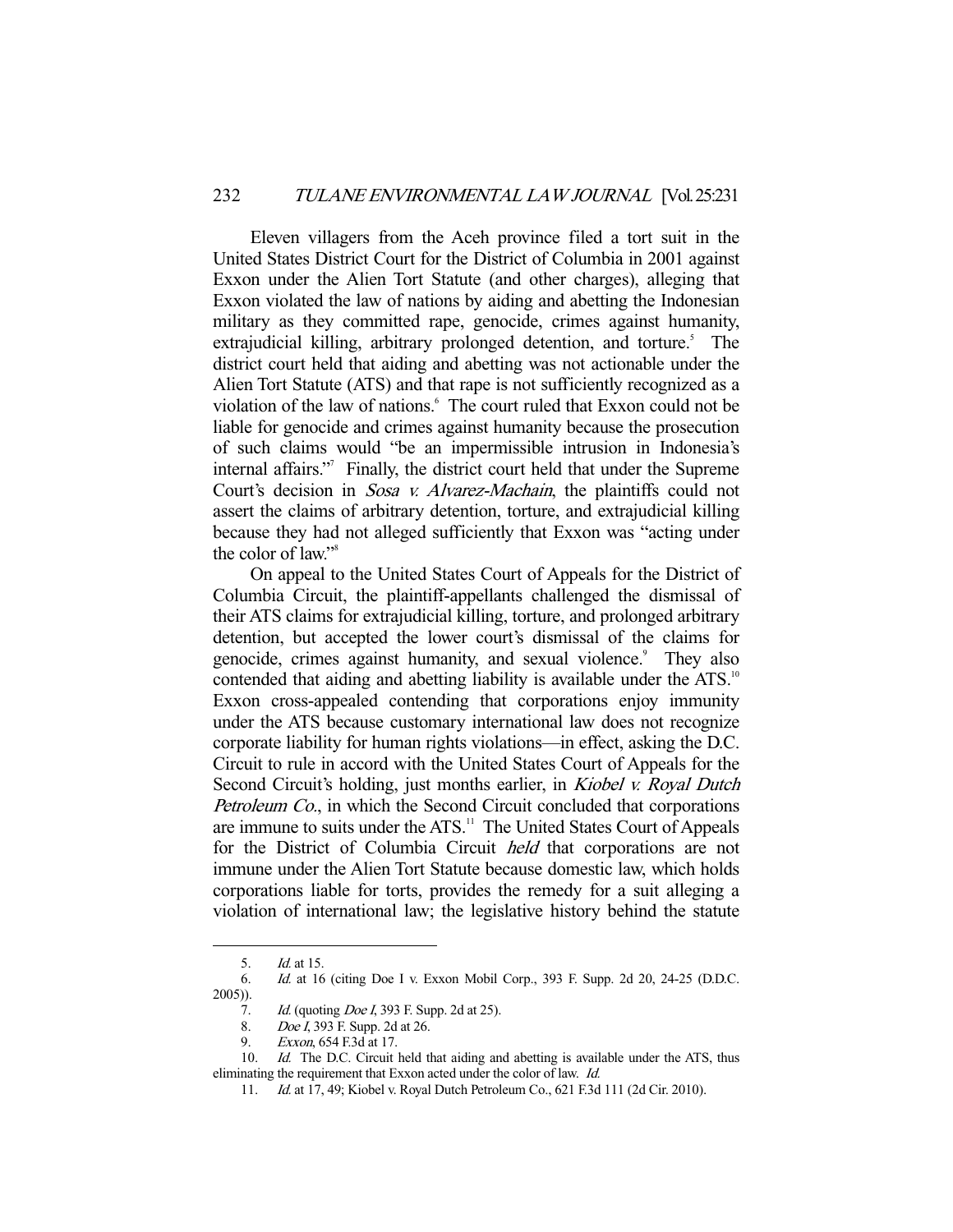indicates that corporations should be held liable; and a proper analysis of customary international law reveals that corporations are held liable for violations of human rights. Doe VIII v. Exxon Mobil Corp., 654 F.3d 11, 15, 57 (D.C. Cir. 2011).

#### II. BACKGROUND

 The Alien Tort Statute states, "The district courts shall have original jurisdiction of any civil action by an alien for a tort only, committed in violation of the law of nations or a treaty of the United States."12 The suit of the Indonesian villagers is just one example of several ATS suits brought over the last fifteen years by similarly situated plaintiffs against major corporations (often oil and gas companies) for similarly horrifying human rights violations caused while manufacturing or extracting mineral resources in far-away lands.<sup>13</sup>

 The ATS has not only been invoked for human rights abuses, but also increasingly by plaintiffs claiming environmental injuries. To date, there have been no successful environmental claims brought under the ATS, namely because the courts have found that no universally recognized right to a clean or healthy environment exists under customary international law.14 In 1999, the United States Court of Appeals for the Fifth Circuit heard *Beanal v. Freeport-McMoRan, Inc.*, in which the plaintiffs alleged, under the ATS, that Freeport caused the "destruction, pollution, alteration, and contamination of natural waterways, as well as surface and ground water sources; deforestation; destruction and alteration of physical surroundings."15 The court held for the defendant, stating that the plaintiffs relied on international environmental principles that only represented a "general sense of environmental responsibility" and "abstract rights and liberties devoid of articulable or discernable [sic] standards."<sup>16</sup> Similarly, in *Flores v. Southern Peru* Copper Corp., the Second Circuit ruled against Peruvian residents who sued under the ATS alleging that pollution from a copper mining,

 <sup>12. 28</sup> U.S.C. § 1350 (2006).

 <sup>13.</sup> See Kiobel, 621 F.3d 111; Galvis Mujica v. Occidental Petroleum Corp., 564 F.3d 1190 (9th Cir. 2009); Presbyterian Church of Sudan v. Talisman Energy, Inc., 582 F.3d 244 (2d Cir. 2009); Romero v. Drummond Co., 552 F.3d 1303 (11th Cir. 2008); Sarei v. Rio Tinto, PLC, 487 F.3d 1193 (9th Cir. 2007); Aguinda v. Texaco, Inc., 303 F.3d 470 (2d Cir. 2002); Doe I v. Unocal Corp., 395 F.3d 932 (9th Cir. 2002); Wiwa v. Royal Dutch Petroleum Co., 226 F.3d 88 (2d Cir. 2000); Abecassis v. Wyatt, 704 F. Supp. 2d 623 (S.D. Tex. 2010); Bowoto v. Chevron Corp., 557 F. Supp. 2d 1080 (N.D. Cal. 2008).

<sup>14.</sup> See Richard L. Herz, Litigating Environmental Abuses Under the Alien Tort Claims Act: A Practical Assessment, 40 VA. J. INT'L L. 545, 580-83 (2000).

 <sup>15. 969</sup> F. Supp. 362, 369 (E.D. La. 1997), aff'd, 197 F.3d 161 (5th Cir. 1999).

 <sup>16.</sup> Beanal v. Freeport-McMoRan, Inc., 197 F.3d 161, 167 (5th Cir. 1999).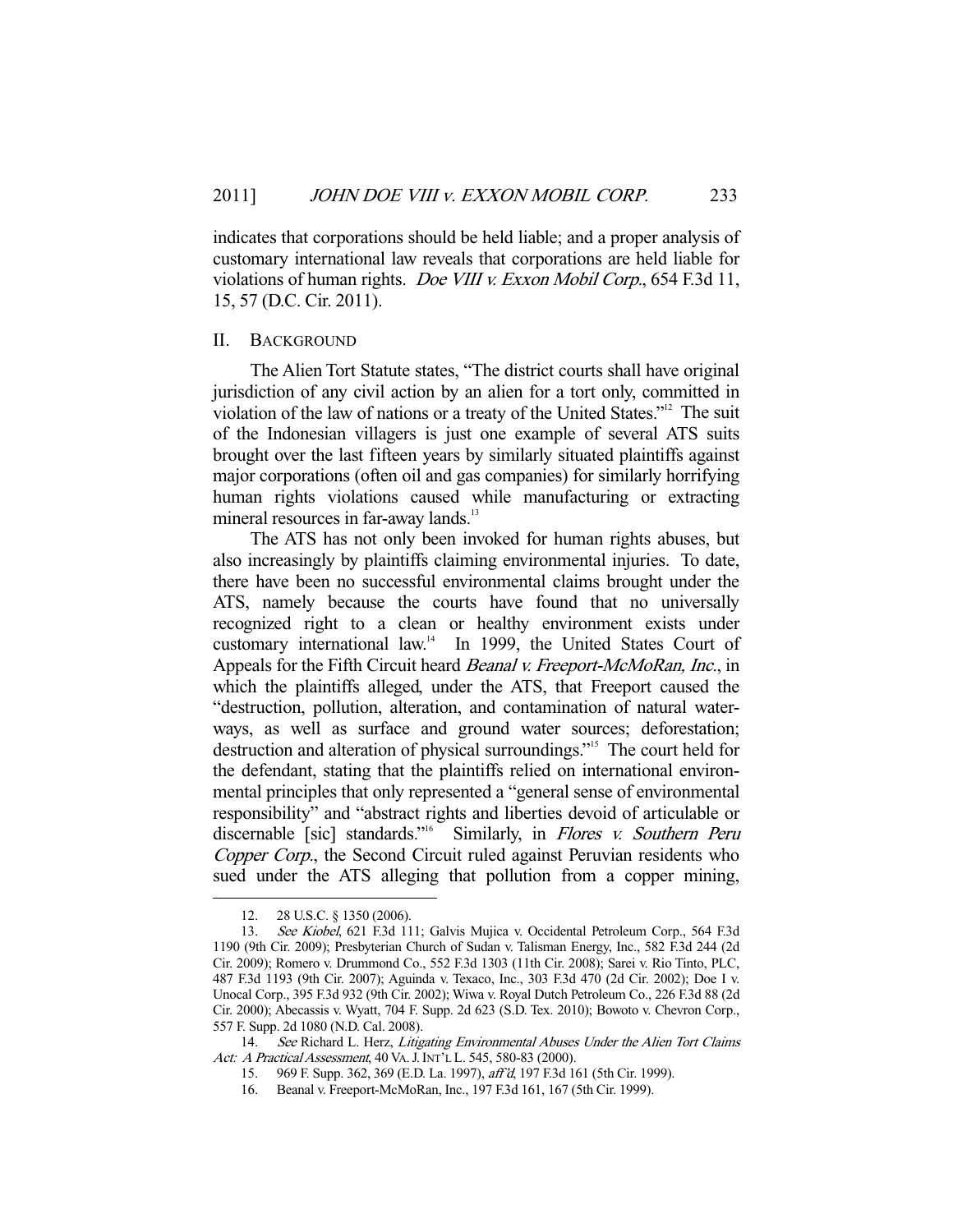refining, and smelting operation caused fatal lung disease among the population.17 The plaintiffs brought their environmental injury (right to clean air) under a human rights claim—the "right to life, . . . health, and . . . sustainable development"—which the district court struck down as too vague to be considered "well-established, universally recognized norms of international law."18

 However, other courts have given reason to believe environmental claims might someday be heard under the ATS. In Aguinda v. Texaco, Inc., the district court suggested, in a preliminary decision, that the United States' domestic and international commitments to control hazardous waste indicated that the plaintiffs (a class of thirty thousand Ecuadorians suing Texaco for rainforest destruction and large-scale disposal of inadequately treated hazardous waste) could have a valid ATS claim if there "were established misuse of hazardous waste of sufficient magnitude to amount to a violation of international law."<sup>19</sup> Additionally, in Sarei v. Rio Tinto, PLC, the district court held that the defendant's marine pollution violated two provisions of the United Nations Convention on the Law of the Sea (even though the United States has not ratified it), and therefore the plaintiffs had a valid ATS claim.<sup>20</sup> The United States Court of Appeals for the Ninth Circuit affirmed the district court's ruling and then overruled itself upon a petition for rehearing en banc, without addressing whether marine pollution violations fell under the "law of nations."<sup>21</sup>

 Despite the lack of success for environmental claims under the ATS to date, plaintiffs will continue to try, and judges have opened the door to the idea—if just a crack. But to hold that corporations are immune under the ATS, as the Second Circuit held in 2010 in  $Kiobel$ <sup>22</sup>, would eliminate any chance to bring environmental claims against corporations, under the

 <sup>17. 414</sup> F.3d 233, 236-37 (2d Cir. 2003).

 <sup>18.</sup> Flores v. S. Peru Copper Corp., 253 F. Supp. 2d 510, 519, 525 (S.D.N.Y. 2002) (quoting Filartiga v. Pena-Irala, 630 F.2d 876, 888 (2d Cir. 1980)), aff'd, 414 F.3d 233 (2d Cir. 2003).

 <sup>19.</sup> Aguinda v. Texaco, Inc., No. 93 Civ. 7527 (VLB), 1994 WL 142006, at \*1, \*7 (S.D.N.Y. Apr. 11, 1994).

 <sup>20. 221</sup> F. Supp. 2d 1116, 1161-62 (C.D. Cal. 2002), aff'd in part, vacated in part, rev'd in part, 456 F.3d 1069 (9th Cir. 2006), withdrawn and superseded on reh'g, 487 F.3d 1193 (9th Cir. 2007), reh'g granted, 499 F.3d 923 (9th Cir. 2007), heard on other grounds, 550 F.3d 822 (9th Cir. 2008). The case was brought by Papua New Guinea residents against a mining group for dumping into the local river system, which destroyed the island's environment and the population's health. Id. at 1120.

<sup>21.</sup> Sarei v. Rio Tinto, PLC, 487 F.3d 1193, 1196-97, 1210 (9th Cir. 2007), reh'g granted, 499 F.3d 923 (9th Cir. 2007), heard on other grounds, 550 F.3d 822 (9th Cir. 2008).

 <sup>22.</sup> Kiobel v. Royal Dutch Petroleum Co., 621 F.3d 111, 149 (2d Cir. 2010).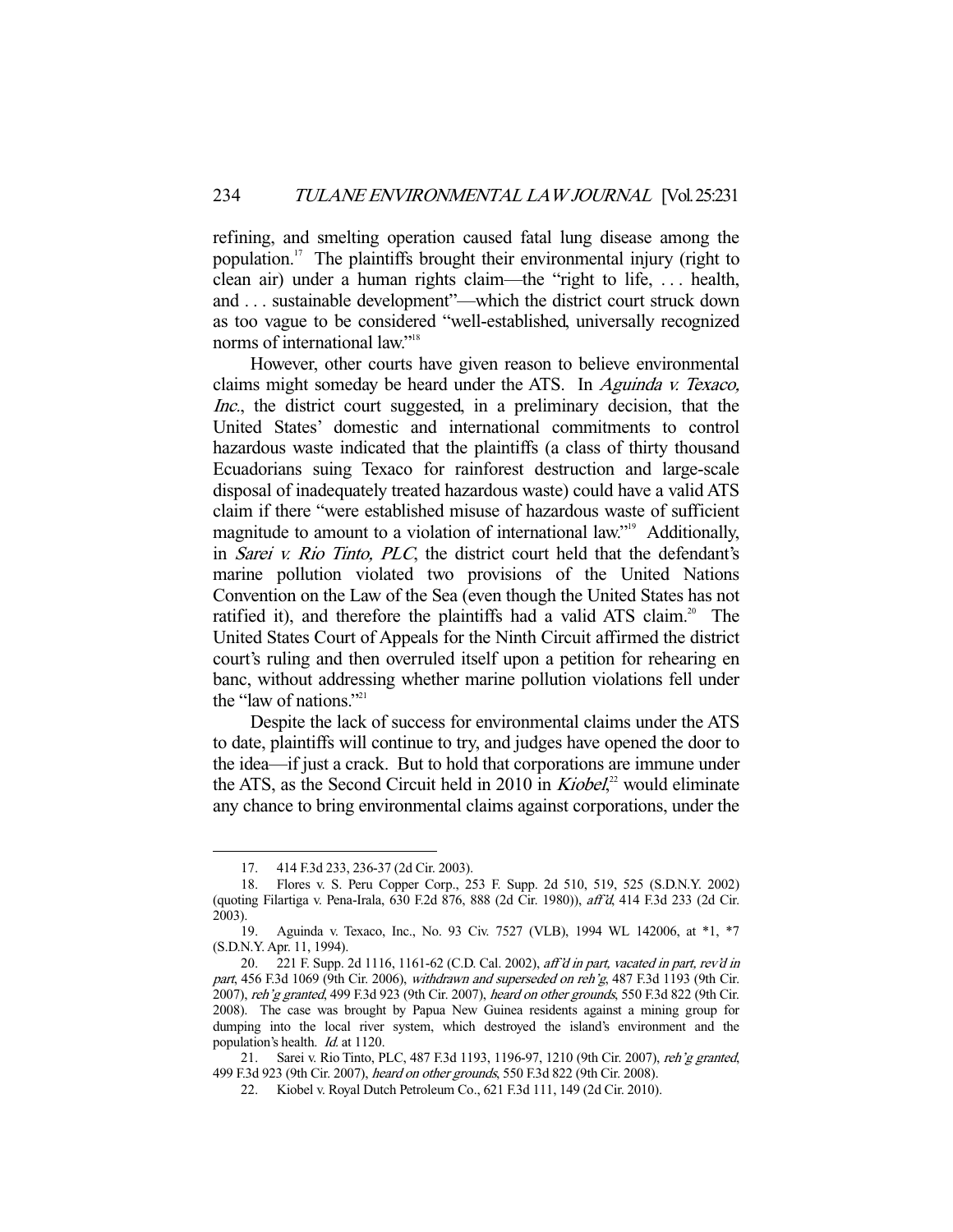ATS, in the future—even if the right to a healthy environment becomes a widely accepted norm of customary international law.

 While the early ATS cases were predominantly against individuals, since the filing of *Doe v. Unocal Corp.*<sup>23</sup> in 1997, corporations have been the subject of more than 155 suits under the ATS: extracting companies (mining, oil, gas, and coal), financial institutions, pharmaceutical companies, communications companies, manufacturers, the food and beverage industry, and more.<sup>24</sup> In almost every single ATS case against a corporation, the question of whether a corporation could be held liable was assumed, as defendants never raised the argument, and courts did not consider the idea.<sup>25</sup> Then, in 2010, the Second Circuit in *Kiobel* ruled that corporations are immune from suits under the ATS, despite the fact that the defense did not even raise the issue—the court raised it on its own.<sup>26</sup> The road to this ground-breaking decision has been long and winding.

### A. Historical Circumstances Surrounding the Enactment of the ATS

 Under the Articles of Confederation, "The Continental Congress was hamstrung by its inability to 'cause infractions of treaties, or of the law of nations to be punished." $2^{27}$  In 1781, the Congress passed a resolution asking state legislatures to provide adequate punishment for the violation of the law of nations.<sup>28</sup> Only Connecticut acted upon the resolution, and so Congress worried that a lack of forum to try international cases could lead to problematic entanglements in foreign affairs.29 For example, in 1784, a French citizen assaulted the French Consul General on the streets of Philadelphia, causing the French Ambassador to complain to the Continental Congress and the Dutch Ambassador to threaten to withdraw his office if nothing was done.<sup>30</sup>

<sup>23. 963</sup> F. Supp. 880 (C.D. Cal. 1997), aff'd in part, rev'd in part, 395 F.3d 932 (9th Cir. 2002).

<sup>24.</sup> See Jonathan C. Drimmer & Sarah R. Lamoree, Think Globally, Sue Locally: Trends and Out-of-Court Tactics in Transnational Tort Actions, 29 BERKELEY J. INT'L L. 456, 460-62 & n.34 (2011) (citing Michael Goldhaber, *The Life and Death of the Corporate Alien Tort*, AM. L. LITIG. DAILY (Oct. 12, 2010) (on file with author)).

<sup>25.</sup> See cases cited *supra* note 13.

 <sup>26.</sup> Kiobel, 621 F.3d at 149.

 <sup>27.</sup> Sosa v. Alvarez-Machain, 542 U.S. 692, 716 (2004) (quoting JAMES MADISON, JOURNAL OF THE FEDERAL CONVENTION 60 (E.H. Scott ed., 1893)).

 <sup>28.</sup> Id.

<sup>29.</sup> *See id.* at 715.<br>30. Doe VIII v. Ex

Doe VIII v. Exxon Mobil Corp., 654 F.3d 11, 44 (D.C. Cir. 2011) (citing Respublica v. De Longchamps, 1 U.S. (1 Dall.) 111 (1784)).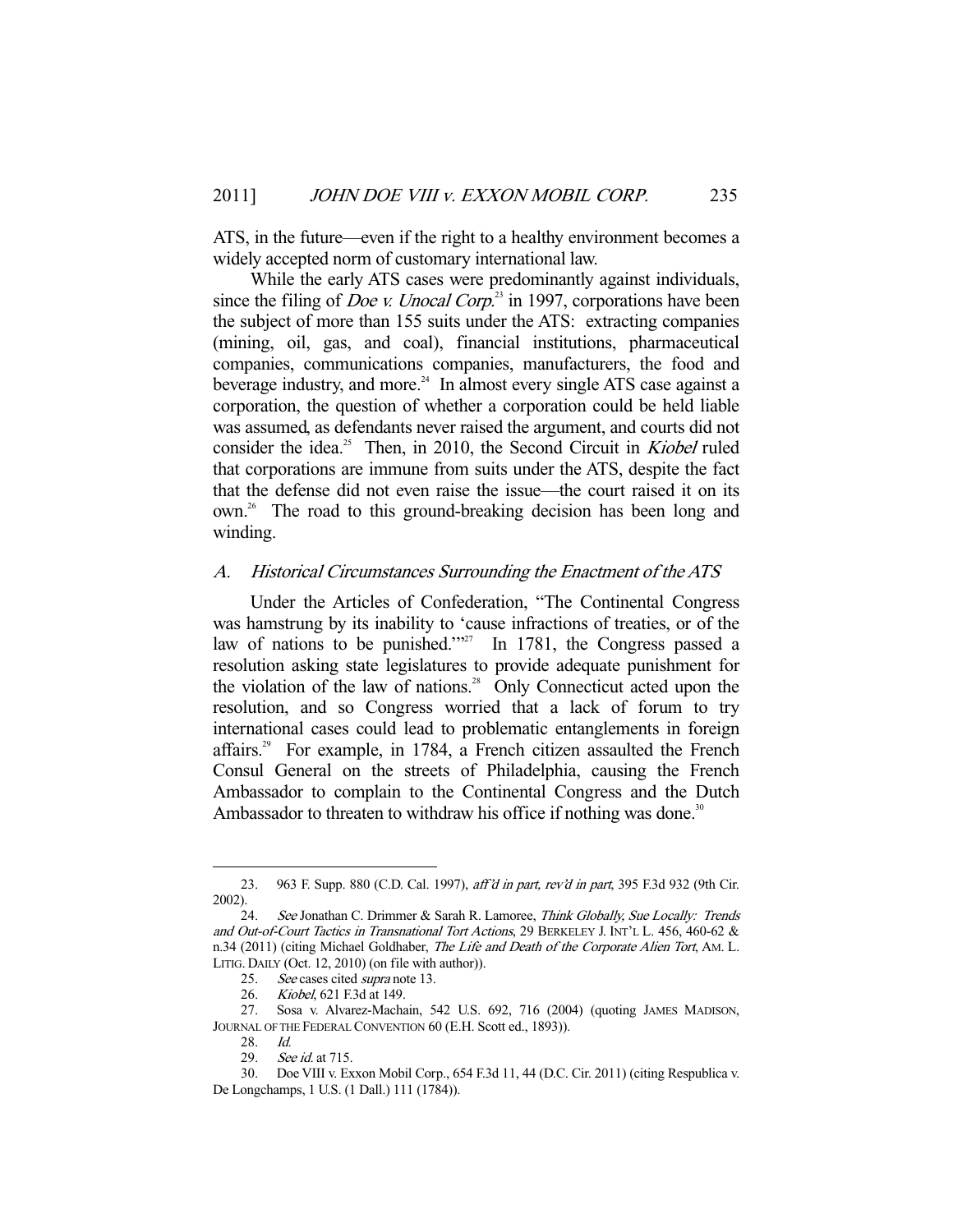In 1789, Congress passed the Judiciary Act, which stated in section 9 that district courts "shall also have cognizance, concurrent with the courts of the several States, or the circuit courts, as the case may be, of all causes where an alien sues for a tort only in violation of the law of nations or a treaty of the United States."<sup>31</sup> While there is no legislative history concerning what causes of action Congress intended, Blackstone wrote at the time of three specific violations of the law of nations addressed by the criminal law of England, "[V]iolation of safe conducts, infringement of the rights of ambassadors, and piracy."<sup>32</sup>

 At the time of enactment, ships were juridical entities that merchants used to conduct commerce, much like a corporation. Courts enforced claims against ships, not individuals, for violations of the law of nations.<sup>33</sup> Justice Story held that piracy may be subject "to the penalty of confiscation" for breaching "the law of nations," while Justice Marshall held that "it is a proceeding against the vessel."<sup>34</sup> Moreover, several decisions and treatises dating back to 1774 indicate that corporate liability was an accepted legal concept at the time: "[F]rom the earliest times to the present day, corporations have been liable for torts."<sup>35</sup> American courts reached the same conclusions England had (when dealing with suits over the East India Company), in that corporate tort was not a corporate *action*, but a way of allocating damages for the torts committed by a corporation's agent.<sup>36</sup>

 Though the ATS is a jurisdictional statute, it "is best read as having been enacted on the understanding that the common law would provide a cause of action for the modest number of international law violations with a potential for personal liability at the time."<sup>37</sup> So, at the time of the passage of the act, the founding fathers would have been familiar with a mixed approach to violations of international law, in which international

 <sup>31.</sup> An Act To Establish the Judicial Courts of the United States § 9, 1 Stat. 73, 77 (1789). The original draft was slightly modified before being codified in 28 U.S.C. § 1350 (2006) as the Alien Tort Statute: "The district courts shall have original jurisdiction of any civil action by an alien for a tort only, committed in violation of the law of nations or a treaty of the United States."

 <sup>32.</sup> Sosa, 542 U.S. at 715, 724.

 <sup>33.</sup> See The Palmyra, 25 U.S. (12 Wheat.) 1, 14-15 (1827); The Marianna Flora, 24 U.S. (11 Wheat.) 1, 40-41 (1825); United States v. The Little Charles, 26 F. Cas. 979, 982 (C.C.D. Va. 1818).

<sup>34.</sup> The Marianna Flora, 24 U.S. at 40-41; The Little Charles, 26 F. Cas. at 982.

 <sup>35.</sup> Exxon, 654 F.3d at 48 (quoting JOSEPH K. ANGELL & SAMUEL AMES, A TREATISE ON THE LAW OF PRIVATE CORPORATIONS: AGGREGATE 221 (1832)).

 <sup>36.</sup> Gary T. Schwartz, The Character of Early American Tort Law, 36 UCLA L. REV. 641, 649-51 (1989).

 <sup>37.</sup> Sosa, 542 U.S. at 724.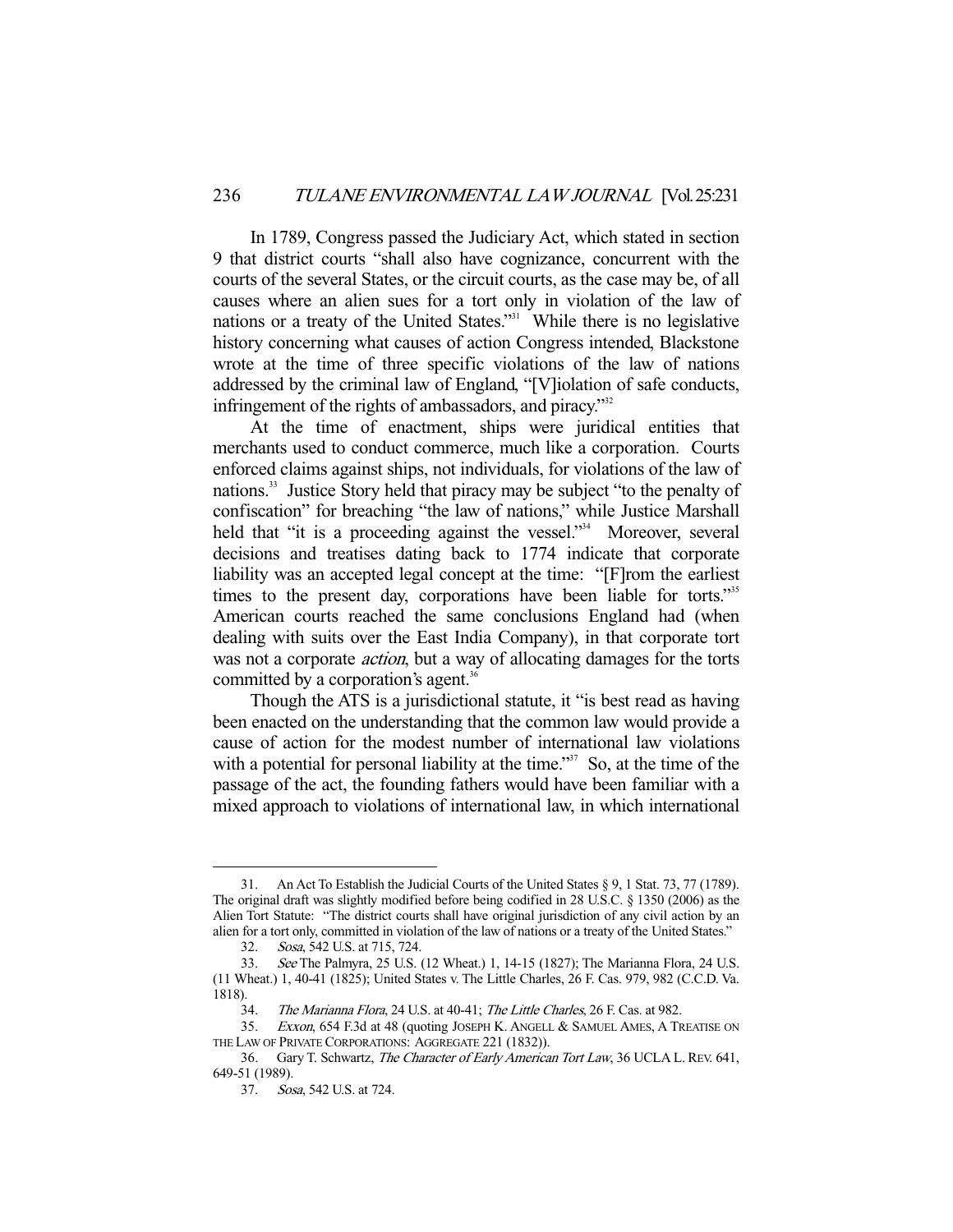law defined the conduct, while the domestic law defined the remedies.<sup>38</sup> In the early cases with ships, courts used domestic principals to calculate damages.<sup>39</sup> As a practical matter, there were no international tribunals at the time when Congress passed the ATS, and so Congress must have envisioned a process in which domestic courts prosecuted the law of nations according to their own remedies.<sup>40</sup>

 The mixed-law approach was affirmed by the Supreme Court in United States v. The Paquete Habana.<sup>41</sup> There, the Court held that the seizure during the Spanish-American War of a Spanish fishing vessel by the United States was illegal because under customary international law, unarmed fishing vessels were not prizes of war.<sup> $42$ </sup> The Court stated that "[i]nternational law is part of our law" and emphasized that the law of nations must be administered by the courts of proper jurisdiction—here, the federal courts.<sup>43</sup>

## B. Birth of the Modern ATS Cases and the Controversy over Causes of Action

 Although enacted in 1789, the ATS was only used twice in its first two hundred years—in 1795 and 1961.<sup>44</sup> However, in 1980, in Filartiga v. Pena-Irala,<sup>45</sup> the Second Circuit became the first appellate court to uphold a claim under the ATS.<sup>46</sup> In *Filartiga*, the court held that deliberate torture (committed under state authority) was a violation of the law of nations, and held that the ATS provided federal jurisdiction over a claim by a resident alien against a Paraguayan official for the death of his son in Paraguay.<sup>47</sup> In effect, the court held that a foreigner can sue another foreigner in federal court for an action that happened outside the United States. And so *Filartiga* was "the birth of the modern line of [ATS] cases."<sup>48</sup>

 <sup>38.</sup> Id. at 723-24; see Tel-Oren v. Libyan Arab Republic, 726 F.2d 774, 777-78 (D.C. Cir. 1984).

 <sup>39.</sup> See Dean v. Angus, 7 F. Cas. 294, 295 (Adm. Pa. 1785) (No. 3,702); The Malek Adhel, 43 U.S. 210, 233 (1844); The Little Charles, 26 F. Cas. at 982.

 <sup>40.</sup> See Sosa, 542 U.S. at 723-24.

 <sup>41. 175</sup> U.S. 677 (1900).

 <sup>42.</sup> Id. at 678-79, 708.

 <sup>43.</sup> Id. at 700.

 <sup>44.</sup> Doe VIII v. Exxon Mobil Corp., 654 F.3d 11, 18 (D.C. Cir. 2011) (citing Adra v. Clift, 195 F. Supp. 857 (D. Md. 1961); Bolchos v. Darrel, 3 F. Cas. 810 (D.S.C. 1795)).<br>45. 630 F.2d 876 (2d Cir. 1980).

 <sup>45. 630</sup> F.2d 876 (2d Cir. 1980).

 <sup>46.</sup> Exxon, 654 F.3d at 18 (citing Filartiga, 630 F.2d at 876).

 <sup>47.</sup> Id.

 <sup>48.</sup> Id. (alteration in original) (quoting Sosa v. Alvarez-Machain, 542 U.S. 692, 724-25 (2004)).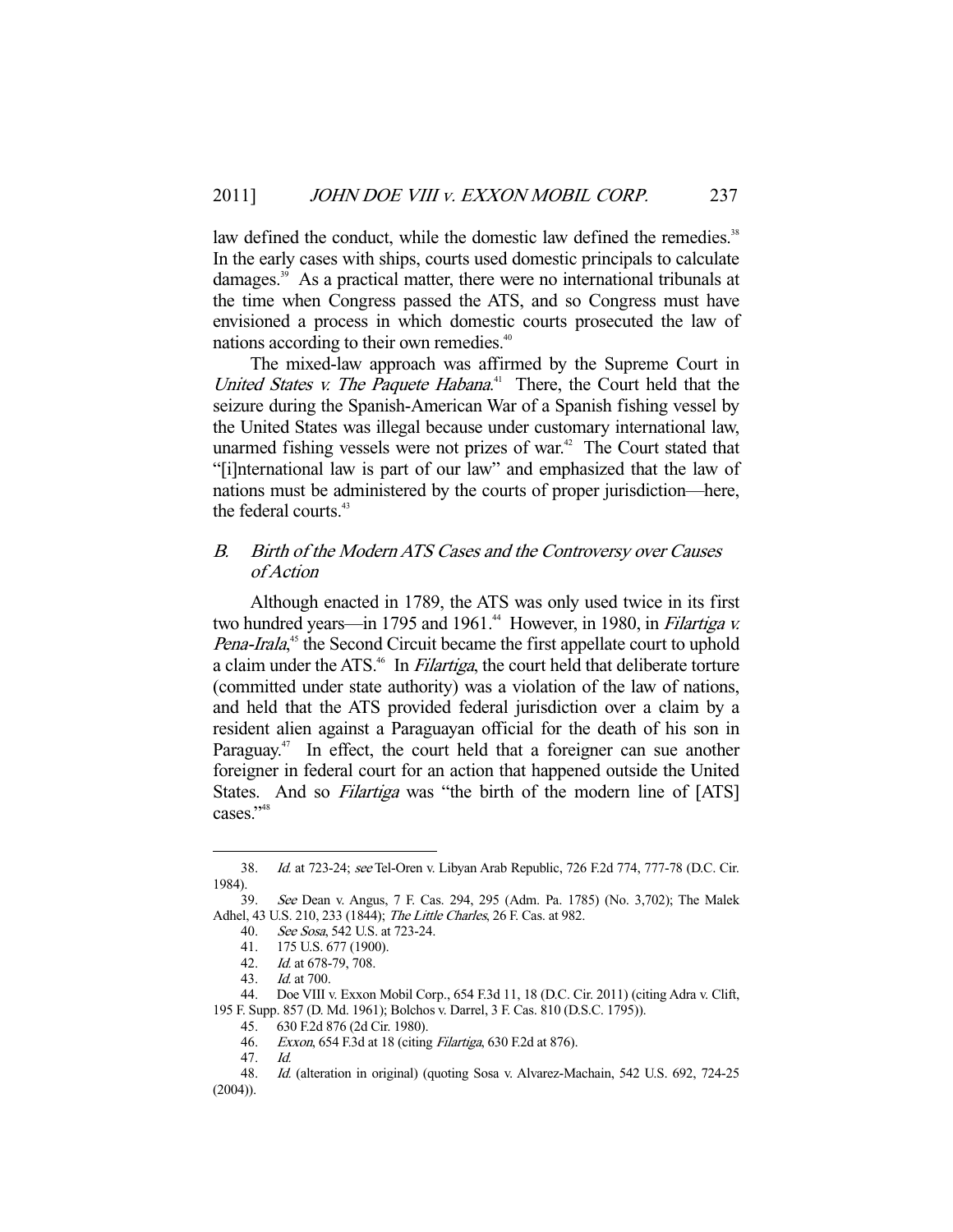The *Filartiga* court held that the ATS can be evoked to sue civilly if the tort is the result of the law of nations and stressed that the law of nations should be derived from the present, not the law of nations that existed at the time of the enactment of the ATS.<sup>49</sup> The court relied upon various treaties which condemned torture and various international tribunal decisions, despite the fact that not a single torturer had ever been found civilly liable under any of the treaties, nor had any of the tribunal decisions involved a private right of action for civil damages against the torturer himself. $50$ 

 The court also reiterated the contention that customary international law has always been a part of the federal common law.<sup>51</sup> The court implicitly granted a cause of action for tort when granting the jurisdiction.<sup>52</sup> What the *Filartiga* court implied, but left unanswered explicitly, was whether the ATS provided for its own private cause of action, in addition to the three named by Blackstone.

 The debate was fleshed out by two concurring judges in the D.C. Circuit in Tel-Oren v. Libyan Arab Republic, a civil suit brought by survivors of a bus attack in Israel.<sup>53</sup> Judge Edwards followed Filartiga and found that the ATS provides a right of action.<sup>54</sup> Judge Bork, by contrast, held that the ATS does not confer such a right—in the absence of a right to sue conferred by international law (a ratified treaty) or an additional statute from Congress, the plaintiffs did not have a cause of action.55 Bork "would deny jurisdiction to any plaintiff . . . who could not allege a specific right to sue apart from the language of section 1350 itself."<sup>56</sup>

 Edwards disagreed, stating that plaintiffs need not point to a specific right to sue under the law of nations, but only need to show that the defendant's actions violated the substantive law of nations.<sup>57</sup> Edwards stated, "[I]nternational law itself . . . does not require any particular reaction to violations of law. . . . Whether and how the United States wished to react to such violations are domestic questions . . . .<sup>558</sup> Because

<sup>49.</sup> Filartiga, 630 F.2d at 880-81 (citing Ware v. Hylton, 3 U.S. (3 Dall.) 199 (1796)).

<sup>50.</sup> Id. at 882-84; Brief of Amici Curiae International Law Scholars in Support of the Petition for Writ of Certiorari at 8-9, Kiobel v. Royal Dutch Petroleum Co., 621 F.3d 111 (2d Cir. 2010), cert. granted, No. 10-1491, 2011 WL 4905479 (Oct. 17, 2011) (No. 10-1491).

 <sup>51.</sup> Filartiga, 630 F.2d at 885.

<sup>52.</sup> See id. at 887.

<sup>53.</sup> Tel-Oren v. Libyan Arab Republic, 726 F.2d 774 (D.C. Cir. 1984).<br>54. See id. at 777-78 (Edwards, J., concurring).<br>55. See id. at 808-19 (Bork, J., concurring).

See id. at 777-78 (Edwards, J., concurring).

See id. at 808-19 (Bork, J., concurring).

<sup>56.</sup> *Id.* at 777 (Edwards, J., concurring).

<sup>57.</sup> See id. at 777-78.

<sup>58.</sup> Id. (quoting LOUIS HENKIN, FOREIGN AFFAIRS AND THE CONSTITUTION 224 (1972)).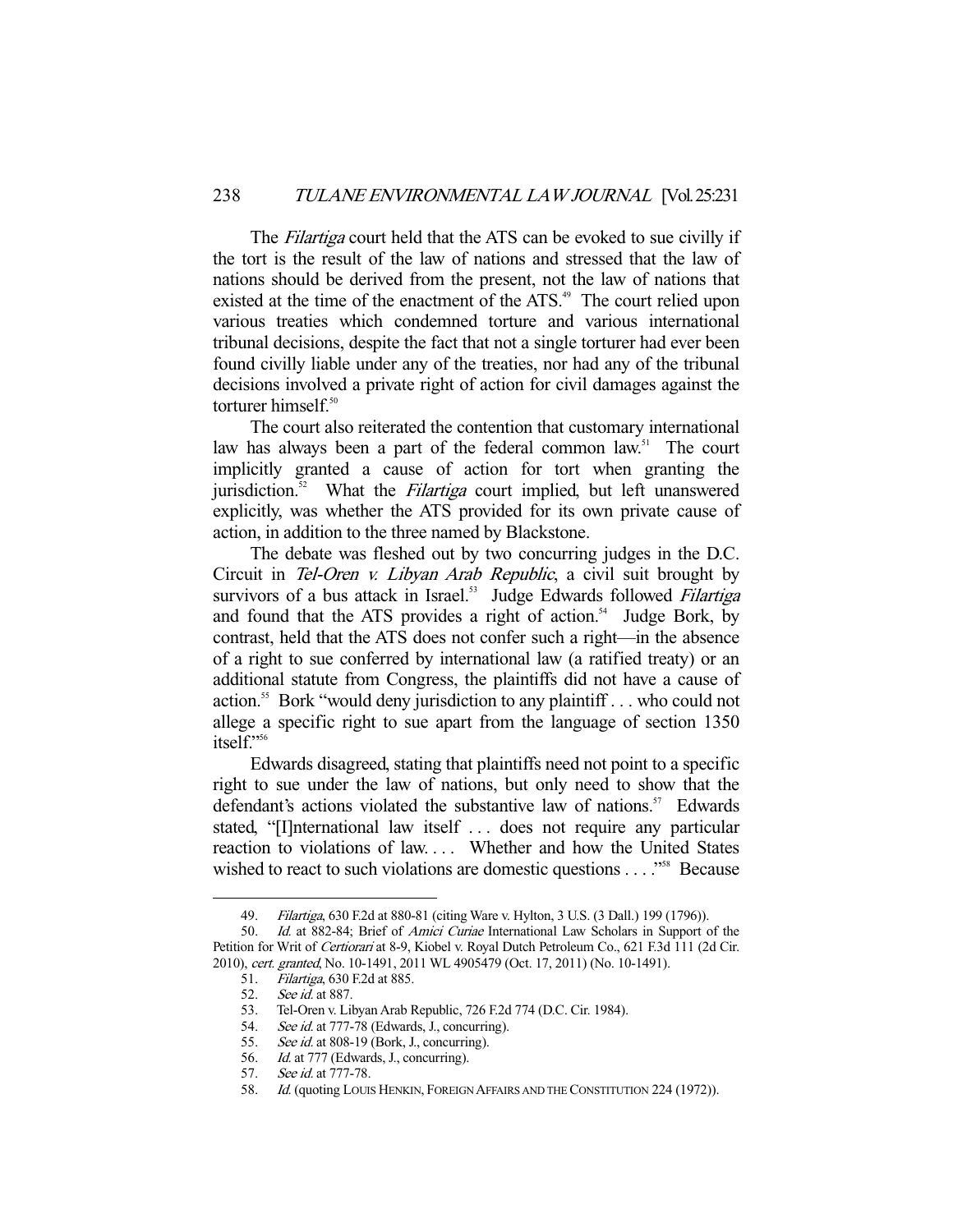states decide how to apply their own laws, "the law of nations never has been perceived to create or define the civil actions to be made available by each member of the community of nations; by consensus, the states leave that determination to their respective municipal laws."<sup>59</sup> In contrast, Bork held that the only causes of action available are the three recognized by Blackstone at the time of ATS enactment, unless the law of nations provides the substantive rules and also the cause of action of another norm.<sup>60</sup>

### C. Sosa—The Supreme Court Provides Some Guidance but No Final Answer

 The Supreme Court of the United States finally addressed the issue in Sosa v. Alvarez-Machain—the Court's only ATS case.<sup>61</sup> The Court sided with Judge Edwards, and held that while the ATS is only a jurisdictional statute, "the jurisdiction was originally understood to be available to enforce a small number of international norms that a federal court" could recognize as within the common law.62 The Court stated that in the exercise of their federal common law discretion (a discretion that federal courts would have had at the time of enactment of the ATS), courts today can open the door slightly to a narrow class of international norms—beyond the three norms considered at the time of drafting the  $ATS.<sup>63</sup>$ 

 The Court cautioned restraint and held "that federal courts should not recognize private claims ... for violations of any international ... norm with less definite content and acceptance among civilized nations than the historical paradigms familiar when [the ATS] was enacted."64 Noting that while any clarification from Congress would be preferable, "nothing Congress has done is a reason for us to shut the door to the law of nations entirely."65 So the question of what constitutes customary international law must be determined with reference to the "present-day law of nations," a standard that recognizes that the international norms upon which ATS can be invoked will evolve over time.<sup>66</sup>

<sup>59.</sup> *Id.* at 778.

 <sup>60.</sup> Id. at 813-14 (Bork, J., concurring).

<sup>61. 542</sup> U.S. 692 (2004).<br>62. Id. at 729.

*Id.* at 729.

 <sup>63.</sup> Id. at 731-32 ("[T]he 'limits of section 1350's reach' [are] defined by 'a handful of heinous actions—each of which violates definable, universal and obligatory norms.'" (quoting Tel-Oren, 726 F.2d at 781 (Edwards, J., concurring))).

 <sup>64.</sup> Id. at 732 (citing United States v. Smith, 18 U.S. (5 Wheat.) 153, 163-80 (1820)).

 <sup>65.</sup> Id. at 731.

 <sup>66.</sup> Id. at 725.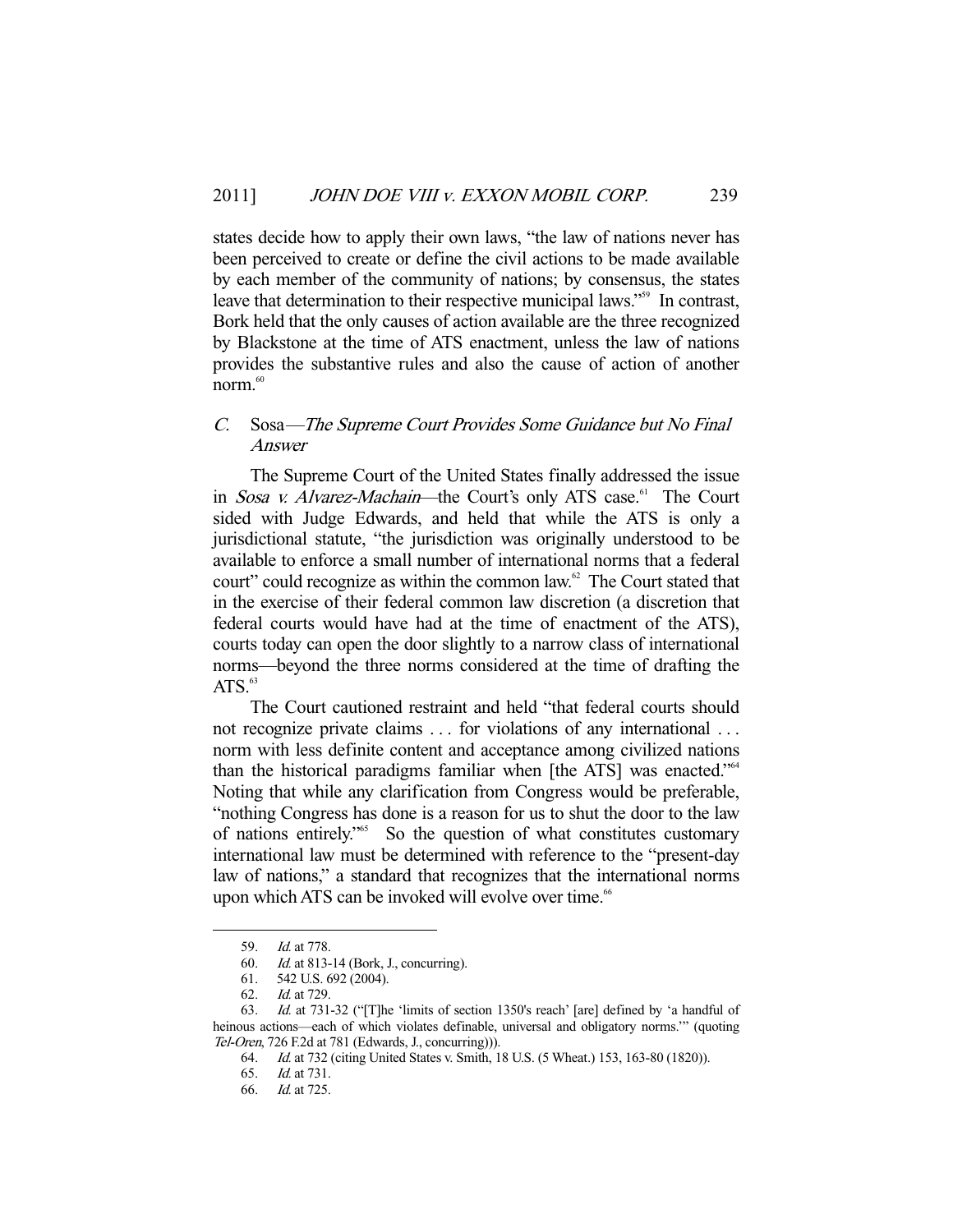The Court stated in footnote 20 that "the determination whether a norm is sufficiently definite to support a cause of action" is "related [to] whether international law extends the scope of liability for a violation of a given norm to the perpetrator being sued, if the defendant is a private actor such as a corporation or individual."67 Despite answering the question at issue in Tel-Oren, and agreeing with Judge Edwards that the ATS provides a cause of action, the Court, with footnote 20, fueled the new, current controversy over corporate immunity. The question is whether the Court's language in footnote 20 delineates between state and nonstate actors, or whether the phrase delineates between individuals and corporations.

## D. Kiobel—The Second Circuit Grants Corporations Immunity Under the ATS

 In 2010, the Second Circuit held, in a 2-1 decision, that corporations could not be held liable under the ATS because there is no norm of customary international law that recognizes the liability of corporations for violations of international law.<sup>68</sup> There, the plaintiffs—residents of Nigeria—alleged that Shell aided and abetted the Nigerian government in several abuses over a three-year period, including extrajudicial killings, beatings, rapes, arbitrary arrests, and destruction and theft of property.<sup>69</sup> The judgment was earthshaking in the legal world because it reversed thirty years of Second Circuit precedent, as well as overwhelming precedents from the Ninth Circuit, Eleventh Circuit, and other lower courts, which held that corporations could be found liable under the  $ATS.<sup>70</sup>$ 

 The majority arrived at its conclusion in a two-step process. First, the court determined that customary international law determines whether a corporation can be held liable for a violation of the law of nations in a federal common law torts suit.<sup>71</sup> Next, drawing extensively from the statutes and practices of various international criminal tribunals, the majority determined that corporations cannot be liable under customary international law because there is no "norm of corporate liability" in customary international law.<sup>72</sup> Specifically, the majority

 <sup>67.</sup> Id. at 732 & n.20.

 <sup>68.</sup> Kiobel v. Royal Dutch Petroleum Co., 621 F.3d 111, 120 (2d Cir. 2010).

 <sup>69.</sup> Id. at 123.

 <sup>70.</sup> See Galvis Mujica v. Occidental Petroleum Corp., 564 F.3d 1190 (9th Cir. 2009); Sinaltrainal v. Coca-Cola Co., 578 F.3d 1252 (11th Cir. 2009); Abecassis v. Wyatt, 704 F. Supp. 2d 623 (S.D. Tex. 2010); Bowoto v. Chevron Corp., 557 F. Supp. 2d 1080 (N.D. Cal. 2008).

 <sup>71.</sup> Kiobel, 621 F.3d at 127-31.

 <sup>72.</sup> Id. at 145.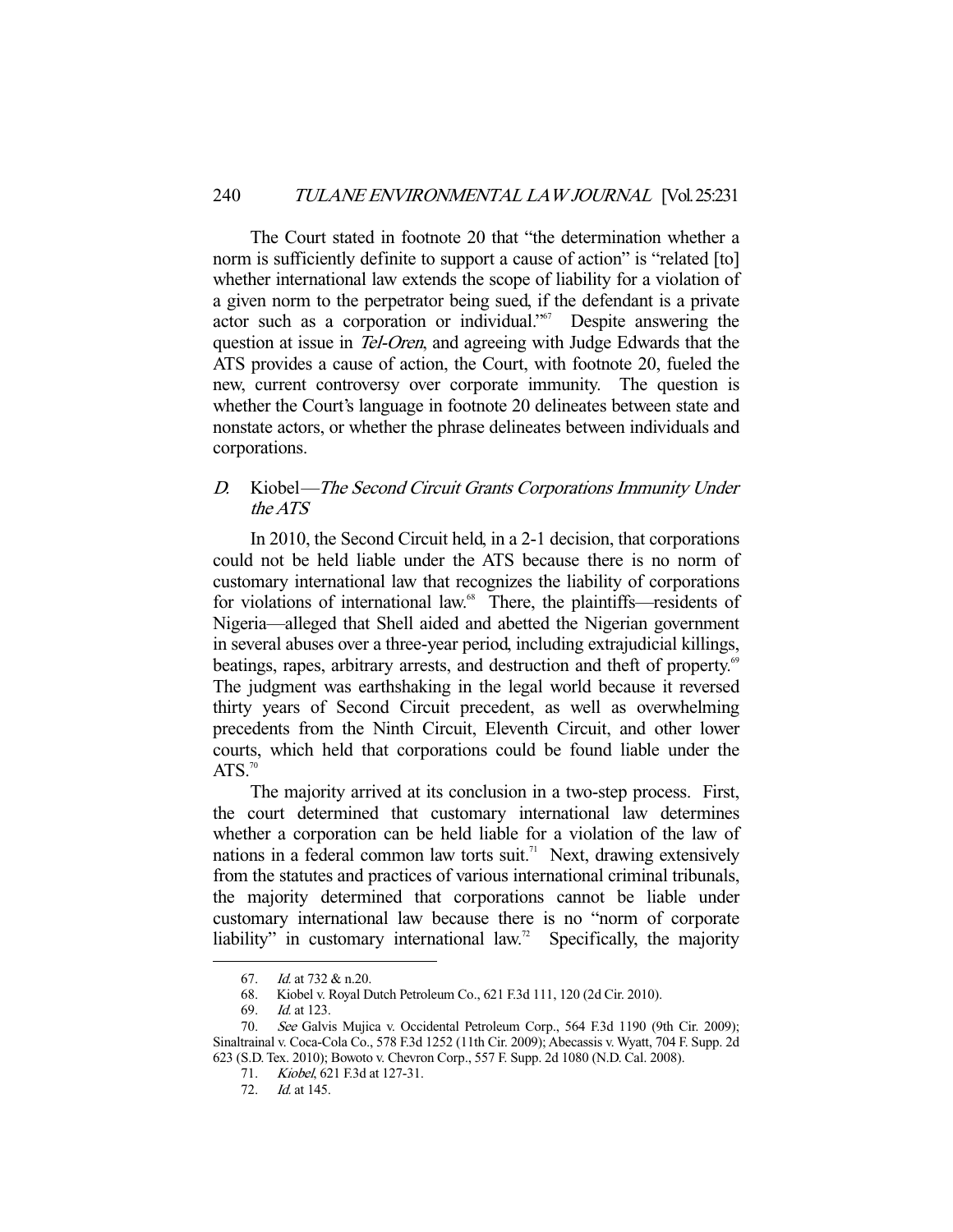found that the Charter of the International Military Tribunal at Nuremberg,<sup>73</sup> along with the statutes of the International Criminal Tribunal for the Former Yugoslavia (ICTY), the International Criminal Tribunal for Rwanda (ICTR), and the International Criminal Court (ICC) grant the tribunals jurisdiction over natural persons only;<sup>74</sup> that United States military tribunals never prosecute corporations; and that the few treaties that do provide for corporate liability are either not widely ratified or have a limited subject matter.<sup>75</sup> The court stated flatly: "[N]o international judicial tribunal has so far recognized corporate liability, as opposed to individual liability, in a civil or criminal context on the basis of a violation of the law of nations or customary international law," and "[T]here is not, and never has been, any assertion of the criminal liability of corporations in international law."76

 Judge Leval concurred with the judgment but disagreed with the majority, holding that corporations are not immune under the ATS.<sup>77</sup> Judge Leval gave various reasons as to why the majority's reasoning is flawed: the improbability that international law would adopt a rule exempting corporations from liability; the absence of any precedent for the majority's rule in either U.S. law or international law; the misinterpretation of the judgments and statutes of international criminal tribunals; and the majority's misunderstanding of the Sosa Court's reference to a "norm."78

### III. THE COURT'S DECISION

 In the noted case, the United States Court of Appeals for the District of Columbia Circuit held that corporations are not immune from liability under the ATS. First, the court established that Sosa is not controlling because it decided whether a certain norm of behavior violated

 <sup>73.</sup> Agreement for the Prosecution of the Major War Criminals of the European Axis (London Charter), Aug. 8, 1945, 59 Stat. 1544, 82 U.N.T.S. 279.

 <sup>74.</sup> Kiobel, 621 F.3d at 136 (citing International Criminal Tribunal for the Former Yugoslavia Statute, S.C. Res. 827, U.N. Doc. S/RES/827 (May 25, 1993); International Criminal Tribunal for Rwanda, S.C. Res. 955, U.N. Doc. S/RES/955 (Nov. 8, 1994); The Rome Statute of the International Criminal Court art. 25(1), opened for signature July 17, 1998, 37 I.L.M. 1002, 1016; Albin Eser, *Individual Criminal Responsibility*, *in* 1 THE ROME STATUTE OF THE INTERNATIONAL CRIMINAL COURT 767, 778 (Antonio Cassese et al. eds., 2002)).

 <sup>75.</sup> Id. at 134-38.

<sup>76.</sup> Id. at 143 (quoting Declaration of James Crawford | 10, Presbyterian Church of Sudan v. Talisman Energy, Inc., No. 07-0016 (2d Cir. Jan. 22, 2009); Second Declaration of Christopher Greenwood ¶ 13, Presbyterian Church of Sudan v. Talisman Energy, Inc., No. 01 Civ. 9882 (S.D.N.Y. July 10, 2002)).

<sup>77.</sup> Id. at 154 (Leval, J., concurring only in judgment).

<sup>78.</sup> *Id.* at 154-65, 176-78.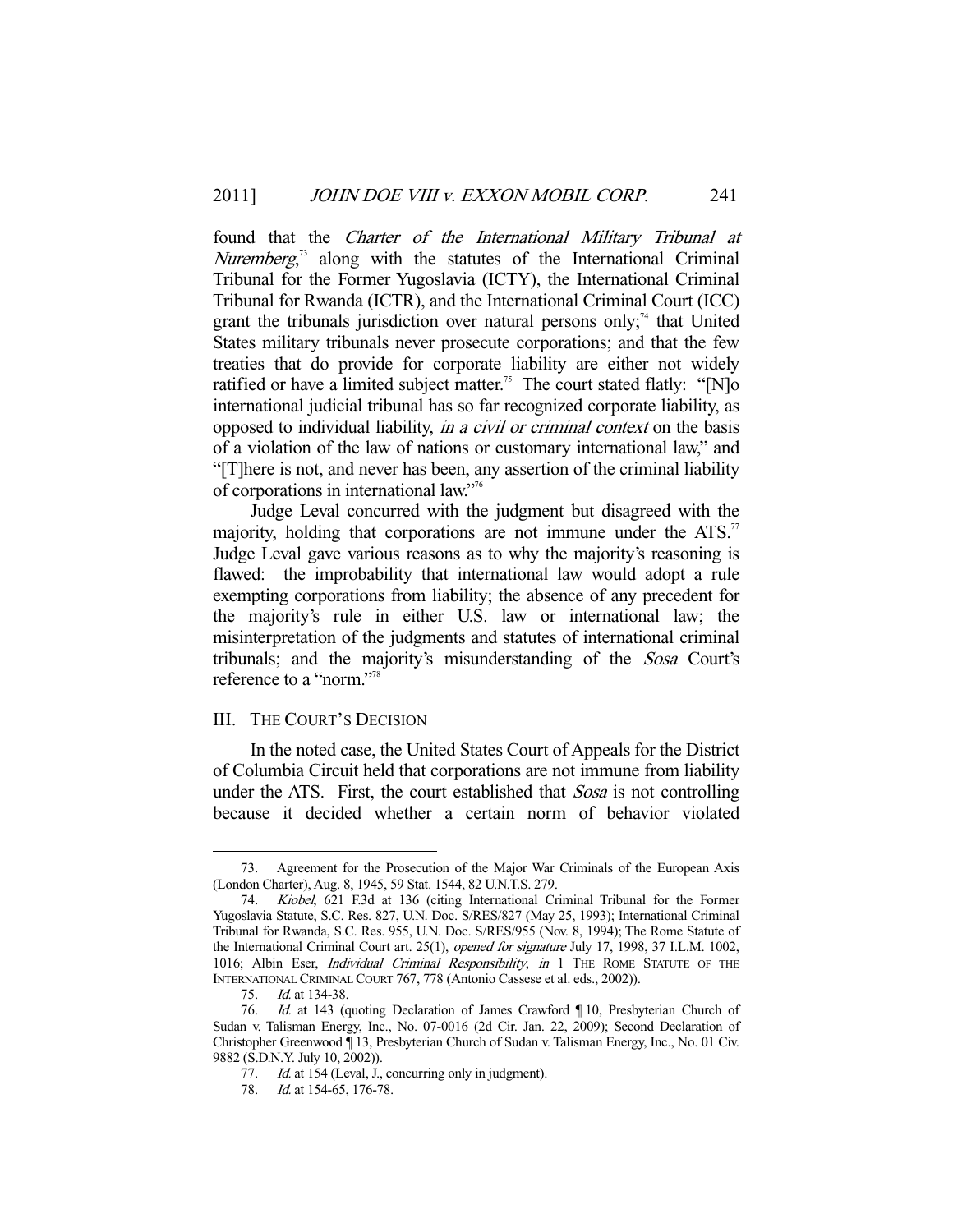international law, whereas the issue in *Exxon* is about agency.<sup>79</sup> In *Sosa*, the issue was "whether the alleged illegal arrest and brief detention (of less than 24 hours) could support a cause of action—i.e., whether a substantive norm of conduct" (condemning detentions of less than 24 hours) existed in international law that could support the claim—so the Court looked to customary international law.<sup>80</sup> Here, the court separated the issue of whether the cause of action (the crime) is a violation of international law, from whether the principal (of an agent) will pay the damages for the crime. $81$  The court assumed, in its analysis of corporate liability, that Exxon's security forces, acting as Exxon's agents, violated substantive international law norms when they murdered, tortured, and made arbitrary arrests.<sup>82</sup> The court stated that Sosa did not answer whether domestic or international "law supplies the rules governing 'the technical accoutrements to [a cause of] action'"83 that should be used to determine whether Exxon, the principal, can be held liable for the acts of the Indonesian military security force, the agent—Sosa only held that the substantive content of the cause of action has its source in customary international law.<sup>84</sup>

 According to the court, the law of nations creates no civil remedies or private causes of action, so federal courts are left to determine the nature of the remedy by looking to federal common law, not customary international law.<sup>85</sup> The basic concept, according to the court, is that international law establishes rights, duties, and remedies for state action against another state, but does not require or demand (except for treaties explicitly saying so) any particular domestic reaction to violations of international law.<sup>86</sup> The court referred to Judge Edwards' concurrence in Tel-Oren: "[T]he law of nations never has been perceived to create or define the civil actions to be made available by each member of the community of nations; by consensus, the states leave that determination to their respective municipal laws."<sup>87</sup> Therefore, because the ATS grants

 <sup>79.</sup> Doe VIII v. Exxon Mobil Corp., 654 F.3d 11, 41 (D.C. Cir. 2011).

 <sup>80.</sup> Id.

 <sup>81.</sup> Id.

 <sup>82.</sup> See id.

<sup>83.</sup> Id. (quoting Tel-Oren v. Libyan Arab Republic, 726 F.2d 774, 778 (D.C. Cir. 1984) (Edwards, J., concurring)).

 <sup>84.</sup> Id.

 <sup>85.</sup> Id. at 41-42.

<sup>86.</sup> Id. at 42 (quoting LOUIS HENKIN, FOREIGN AFFAIRS AND THE UNITED STATES CONSTITUTION 245-46 (2d ed. 1996)).

<sup>87.</sup> Id. (quoting Tel-Oren, 726 F.2d at 778 (Edwards, J., concurring)).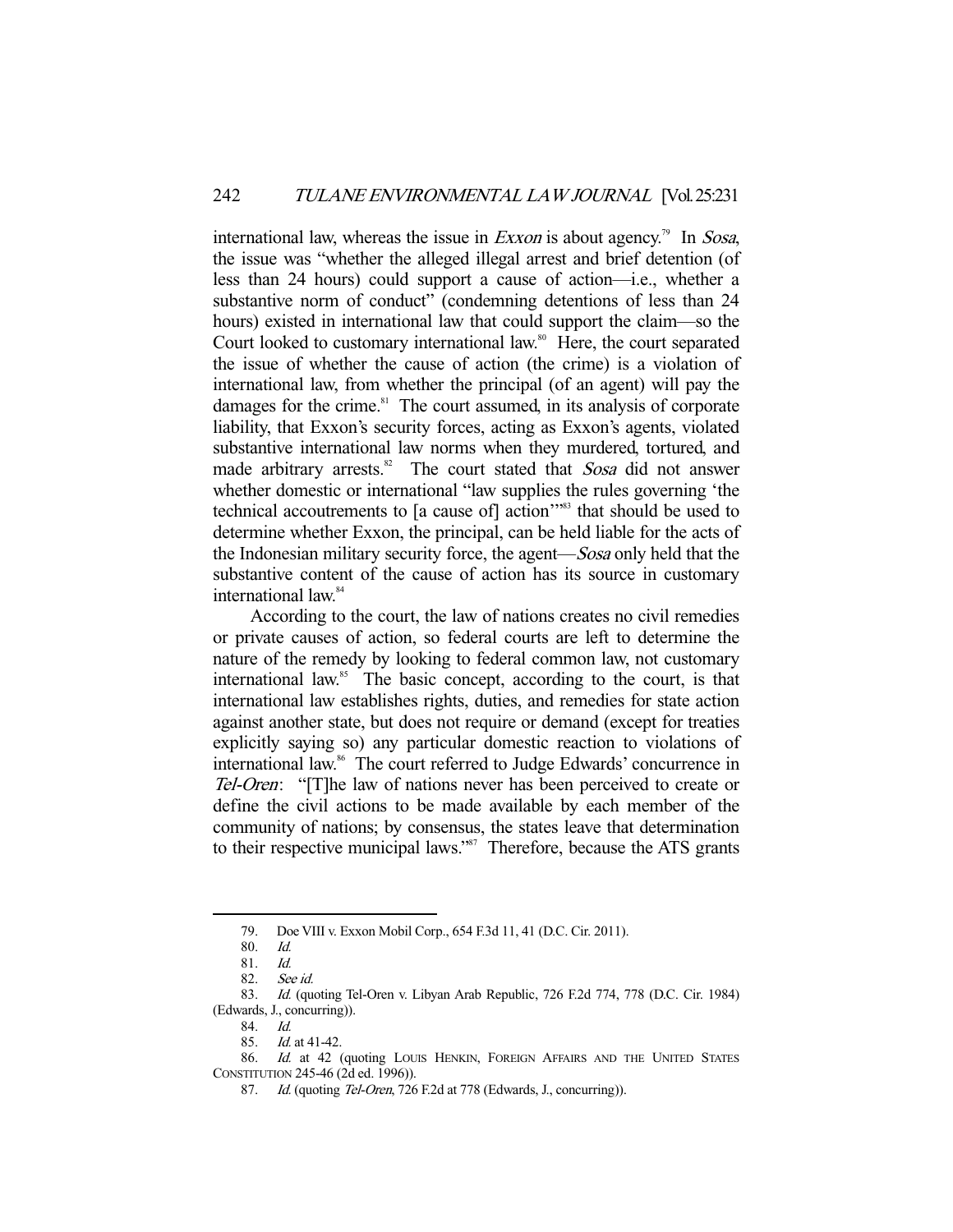jurisdiction for conduct qualifying under the test in *Sosa*, United States domestic law will provide the remedy.<sup>88</sup>

 Second, the court turned to the text and history of the statute. The Supreme Court has observed that the text of the ATS "does not distinguish among classes of defendants."89 Given the lack of legislative history, the court looked to historical context to help determine whether the purpose of the ATS supports corporate liability. The ATS was enacted in 1789 because Congress feared there would be unnecessary entanglement in foreign conflict and the nation would lose respect abroad.<sup>90</sup> The Judiciary Act of 1789 limited federal jurisdiction over civil suits to a specific list of causes and created diversity jurisdiction in the federal courts (subject to \$500 amount-in-controversy requirement), along with establishing the  $ATS$ <sup>91</sup> Consequently, aliens alleging domestic common law or international nontort claims were restricted to state courts unless their suit was for  $$500$  or more.<sup>92</sup> As the court noted. "Clearly the Judiciary Act evidences that the First Congress knew how to limit, or deny altogether, subject matter jurisdiction over a class of claims and declined to do so with respect to torts in violations of the law of nations and treaties when brought by aliens."<sup>93</sup>

 The court further reasoned that nothing suggests that the First Congress would have wanted to prevent natural persons from entangling the nation in foreign entanglements, but would have been content with letting a corporation do the same.<sup>94</sup> Moreover, Congress in its early days punished piracy and charged boats as entities, referring to the conduct of defendant "persons," a term applicable both to individuals and to corporate entities.<sup>95</sup> Nor did the early courts reject applying the common law of agency.<sup>96</sup> Thus, there is no historical context to support the conclusion that the First Congress sought to prevent drawing the United States into foreign conflict when the perpetrator was a natural person, but not when it was a corporation.<sup>97</sup>

 <sup>88.</sup> Id.

<sup>89.</sup> Id. at 43 (quoting Argentine Republic v. Amerada Hess Shipping Corp., 488 U.S. 428, 438 (1989)).

 <sup>90.</sup> Id. at 46.

<sup>91.</sup> Id. at 45-46 (citing Tel-Oren, 726 F.2d at 779 n.3; An Act To Establish the Judicial Courts of the United States, § 11, 1 Stat. 73, 78-79 (1789)).

 <sup>92.</sup> Id. at 46.

 <sup>93.</sup> Id.

<sup>94.</sup> *Id.* at 47.

<sup>95.</sup> See id. (citing Crimes Act of 1790, § 10, 1 Stat. 112, 114 (1790); Act of May 15, 1820, § 3, 3 Stat. 600 (1820); 1 U.S.C. § 1 (2006)).

 <sup>96.</sup> Id. (citing Bolchos v. Darrel, 3 F. Cas. 810 (D.S.C. 1795)).

 <sup>97.</sup> Id.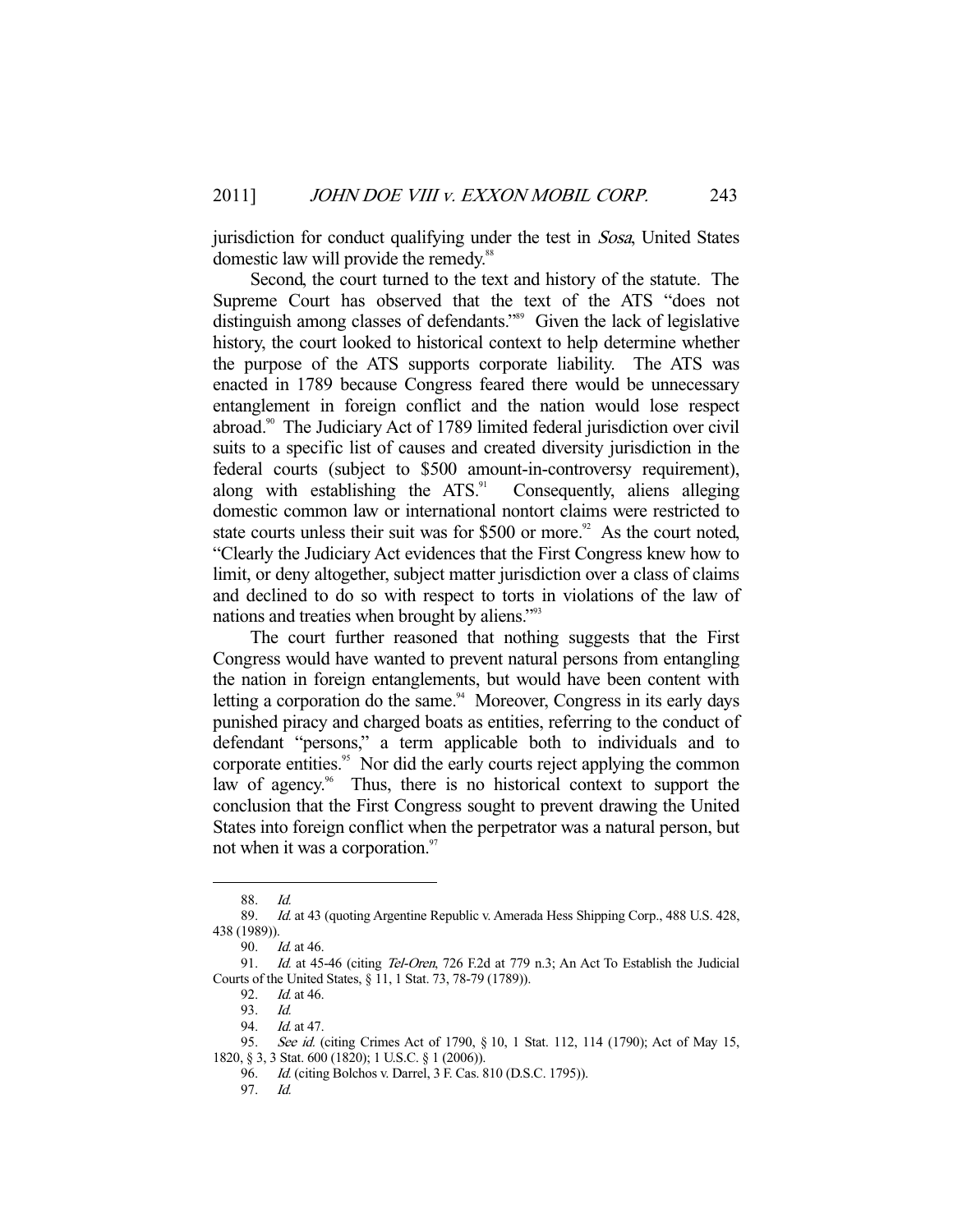Third, the court found that corporate liability in tort was an accepted principle of tort law in the United States in 1789.<sup>98</sup> The court reasoned that the First Congress would have been aware that corporations, just as they are today, could be liable for torts.<sup>99</sup> "The general rule of substantive" law is that corporations, like individuals, are liable for their torts."<sup>100</sup>

 Fourth, the court looked to international law to conclude that, even if courts must look to the law of nations to determine the scope of liability, corporations still would not enjoy immunity under the ATS. The court referred to a specific holding of the ICTY that a crime against humanity involves actions "instigated or directed . . . by any organization or group."101 The court also referenced international law scholars who state that juridical entities can be held liable for violating the law of nations, and cited to other scholars who do not distinguish between natural and juridical individuals in determining violations of international law.102 Finally, the court mentioned various actors and entities of the United Nations' human rights establishment who believe "corporations are responsible for violations of the law of nations."103

 Next, the court took aim at arguments Exxon borrowed from the Second Circuit's reasoning in *Kiobel*: "[T]hat corporate liability 'has not attained a discernible, much less universal, acceptance among nations of the world in their relations inter se.'"104 The Second Circuit looked to international law to determine who may be a defendant and determined that under Sosa, corporate liability is not a "specific, universal, and obligatory" norm and could not be applied under the ATS.105 The D.C. Circuit stated that the Court in Sosa never addressed the question of corporate liability, nor gave precise guidance on where to look for answers to "questions ancillary to the cause of action itself, such as corporate liability."<sup>106</sup>

-

102. *Id.* at 49 nn.35-36 (citations omitted).

105. *Id.* at 50 (quoting *Kiobel*, 621 F.3d at 145).

<sup>98.</sup> *Id.*<br>99. *Id.* 

*Id.* at 48.

<sup>100.</sup> *Id.* (quoting White v. Cent. Dispensary & Emergency Hosp., 99 F.2d 355, 358 (D.C. Cir. 1938)) (citing Daniels v. Tearney, 102 U.S. 415, 420 (1880); Lyon v. Carey, 553 F.2d 649, 652-53 (D.C. Cir. 1976)).

<sup>101.</sup> Id. (quoting Prosecutor v. Tadic, Case No. IT-94-1-T, Trial Chamber Opinion and Judgment, ¶¶ 654-55 (Int'l Crim. Trib. for the Former Yugoslavia May 7, 1997)).

<sup>103.</sup> Id. (citing Brief of Amici Curiae International Law Scholars in Support of Plaintiffs-Appellants-Cross-Appellees at 7-10, Kiobel v. Royal Dutch Petroleum Corp., 642 F.3d 268 (2d Cir. 2011) (Nos. 06-4800-cv, 06-4876-cv), 2010 WL 6288874, at \*7-10 [hereinafter Law Scholars Brief]).

 <sup>104.</sup> Id. (quoting Kiobel v. Royal Dutch Petroleum Co., 621 F.3d 111, 145 (2d Cir. 2010)).

 <sup>106.</sup> Id.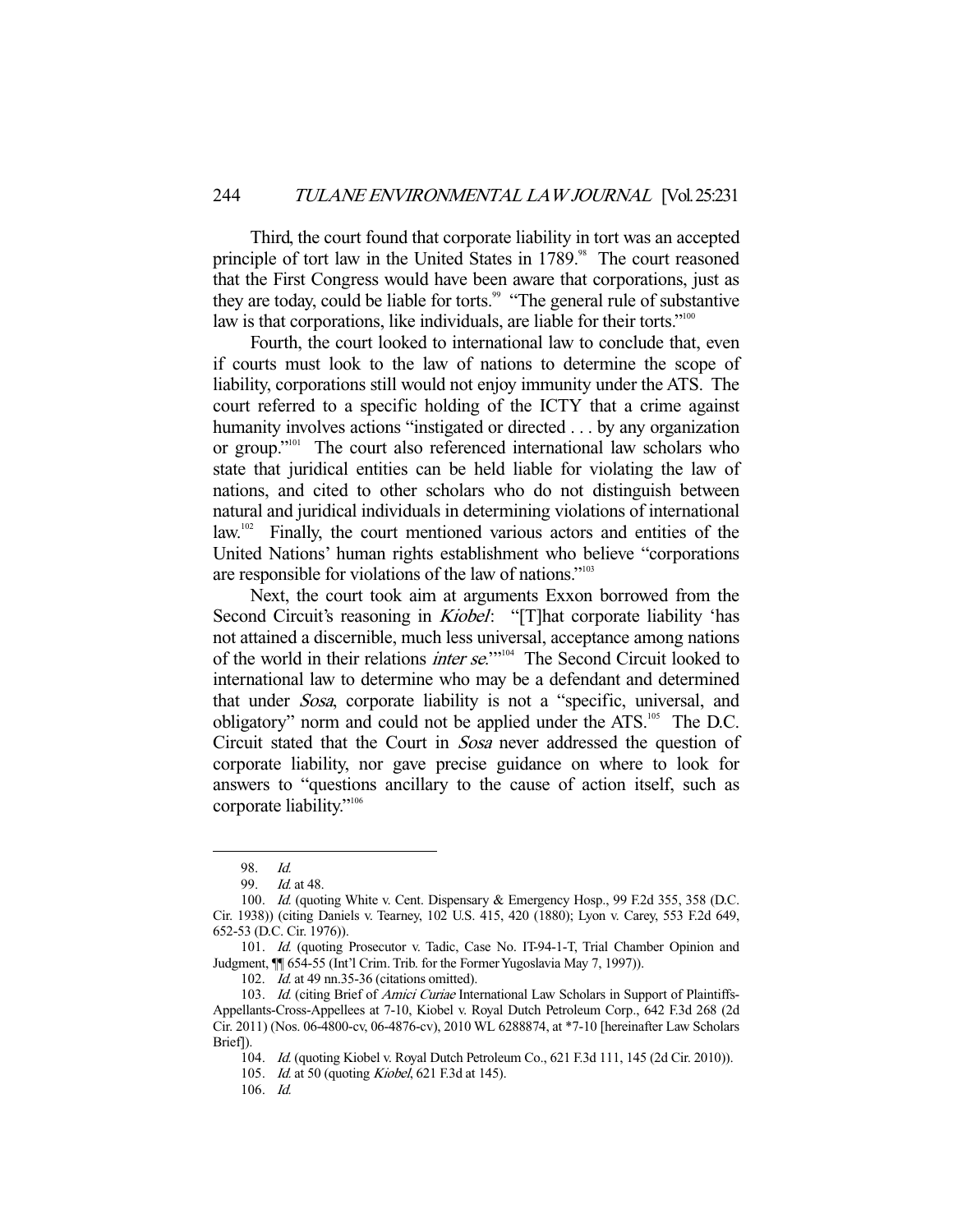The court's main criticism of the *Kiobel* decision was that the Second Circuit disregarded "the key distinction between norms of conduct and remedies . . . and instead conflate[d] the norms and the rules (the technical accoutrements) for any remedy found in federal common law."<sup>107</sup> The Second Circuit incorrectly relied on footnote 20 of  $Sosa<sup>108</sup>$  to delineate between corporations and individuals, but here the D.C. Circuit stated that the footnote was actually a comparison between state and nonstate actors, because the court in Sosa was comparing two cases (Tel-Oren and Kadic v. Karadžić<sup>109</sup>) dealing with the state-actor issue.<sup>110</sup> The D.C. Circuit reasoned, "Nothing in either opinion suggests that either court considered a dichotomy between a natural and a juridical person, even though *Tel-Oren* involved a juridical defendant."<sup>111</sup> For centuries, there has been a distinction between private and state actors in international law, and it is this distinction to which footnote 20 refers.<sup>112</sup>

 The delineation that actually matters, according to the court, is the difference between the cause of action, which is governed by international norms, and the "technical accoutrements" of the proceedings, which are found in federal common law.<sup>113</sup> Although Sosa does not specifically rule on whether federal or international law is to decide the accoutrements, international law only defines its enforcement through specific treaties, but otherwise leaves enforcement to each nation to  $\alpha$  decide,<sup>114</sup> and here, "the tort cause of action under the ATS is derived from federal common law."<sup>115</sup> In other words, "federal common law ... suppl[ies] the rules regarding remedies . . . inasmuch as all claims under the ATS are federal common law claims."116

 Next, the court criticized the Second Circuit's conclusion that corporations have never been held liable under customary international law. The court stated that the Nuremberg court did indict six Nazi

 <sup>107.</sup> Id.

 <sup>108. &</sup>quot;A related consideration is whether international law extends the scope of liability for a violation of a given norm to the perpetrator being sued, if the defendant is a private actor such as a corporation or individual." Sosa v. Alvarez-Machain, 542 U.S. 692, 732 n.20 (2004).

 <sup>109. 70</sup> F.3d 232 (2d Cir. 1995).

 <sup>110.</sup> Exxon, 654 F.3d at 50 (citing Kiobel, 621 F.3d at 128-29 & n.31).

 <sup>111.</sup> Id.

<sup>112.</sup> Id. at 50-51 (citing Law Scholars Brief, supra note 103, at 7).

<sup>113.</sup> *Id.* at 51 (citing *Sosa*, 542 U.S. at 725-26).

 <sup>114.</sup> Tel-Oren v. Libyan Arab Republic, 726 F.2d 774, 778 (D.C. Cir. 1984) (Edwards, J., concurring).

 <sup>115.</sup> Exxon, 654 F.3d at 51 (citing Sosa, 542 U.S. at 720-21).

 <sup>116.</sup> Id. at 55 (citing Sosa, 542 U.S. at 721-22; Ali v. Rumsfeld, 649 F.3d 762, 773-79 (D.C. Cir. 2011)).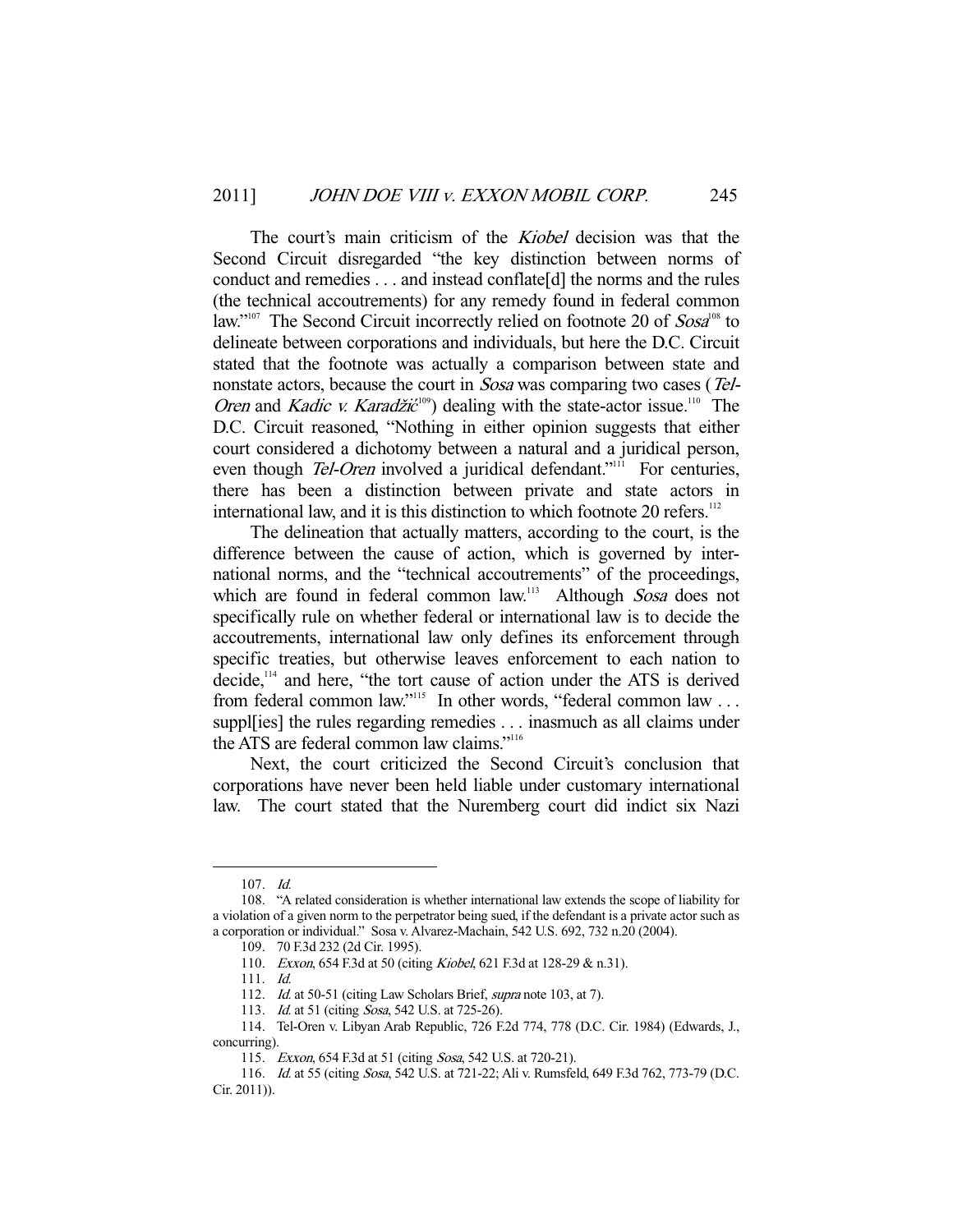organizations and directed the dissolution of I.G. Farbenindustrie A.G.<sup>117</sup> The court stated that "I.G. Farben[] knowingly and prominently engaged in building up and maintaining the German war potential."<sup>118</sup> Therefore, the Allies prosecuted I.G. Farbenindustrie A.G. for committing violations of the law of nations. $119$ 

The court then criticized the *Kiobel* majority for focusing on criminal tribunals while ignoring "general principles of international law" as an important source of customary international law.<sup>120</sup> The Statute of the International Court of Justice codifies general principals of law as a primary source of customary international law.<sup>121</sup> General principles of law become international law through widespread domestic application by civilized nations, $122$  and the court found, "[C]orporate liability is a universal feature of the world's [domestic] legal systems and . . . no domestic jurisdiction exempts legal persons from liability."<sup>123</sup>

 Finally, the D.C. Circuit rejected Exxon's arguments based on Bivens v. Six Unknown Named Agents of Federal Bureau of Narcotics $124$ and a statutory reading of the Torture Victims Protection Act (TVPA).<sup>125</sup> In conclusion, the court summed up its disagreement with the holding of Kiobel: "[I]t would create a bizarre anomaly to immunize corporations from liability for the conduct of their agents in lawsuits brought for 'shockingly egregious violations of universally recognized principles of international law.""<sup>126</sup>

 Judge Kavanaugh wrote a dissent in which he disagreed with several aspects of the majority's decision, including whether a corporation can be held liable under the ATS. Kavanaugh argued along the same lines as the *Kiobel* majority, relying on footnote 20 of *Sosa* to

<sup>117.</sup> Id. at 52 (citing Brief of Amici Curiae Nuremberg Scholars in Support of Plaintiffs-Appellants-Cross-Appellees' Petition for Rehearing and Rehearing En Banc at 4-9, 11, Kiobel v. Royal Dutch Petroleum Co., 642 F.3d 268 (2d Cir. 2011) (No. 06-4800-cv) [hereinafter Nuremberg Scholars Brief]).

<sup>118.</sup> Id. (alteration in original) (quoting Control Council Law No. 9, Providing for the Seizure of Property Owned by I.G. Farbenindustrie and the Control Thereof (Nov. 30, 1945), reprinted in 1 ENACTMENTS 225 (1945)).

<sup>119.</sup> Id. (citing Nuremberg Scholars Brief, *supra* note 117, at 11-12).

<sup>120.</sup> *Id.* at 53.

 <sup>121.</sup> Statute of the International Court of Justice, U.N. Charter annex, art. 38(1)(c) (1945).

 <sup>122.</sup> Exxon, 654 F.3d at 54.

<sup>123.</sup> Id. at 53 (citing Law Scholars Brief, *supra* note 103, at 12). The court also noted that the Supreme Court had observed that the principle of corporate liability is "common to both international law and federal common law." Id. at 54 (quoting First Nat'l City Bank v. Banco Para el Comercio Exterior de Cuba, 462 U.S. 611, 623 (1983)).

 <sup>124. 403</sup> U.S. 388 (1971).

 <sup>125.</sup> TVPA, Pub. L. No. 102-256 (1992) (codified at 28 U.S.C. § 1350 (2006)).

 <sup>126.</sup> Exxon, 654 F.3d at 57 (quoting Zapata v. Quinn, 707 F.2d 691 (2d Cir. 1983)).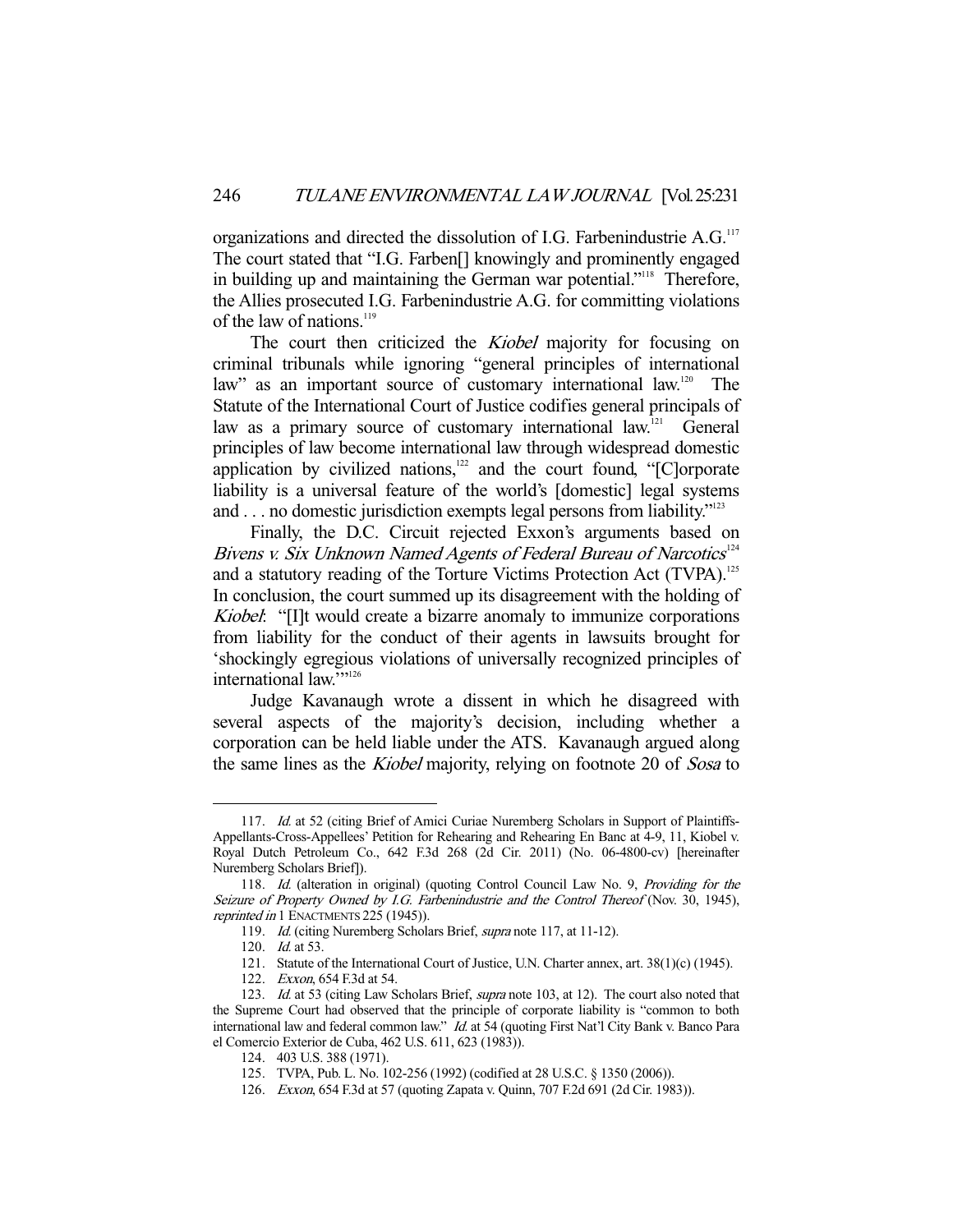hold that the Supreme Court states that customary international law not only informs the substantive content but also the categories of defendants who can be sued.<sup>127</sup> The dissent stated that the plaintiffs failed to meet their burden in showing that customary international law imposes liability against corporations for the crimes alleged—it would be insufficient to show separately that the crimes themselves violate international law and that corporations are generally liable in international law for certain torts.<sup>128</sup> The dissent emphasized the *Sosa* Court's admonition of judicial constraint and great caution in ATS cases.<sup>129</sup>

### IV. ANALYSIS

 The D.C. Circuit's decision in the noted case, holding corporations liable under the ATS, is consistent with prior jurisprudence and is consistent with the purpose of the existing law. Most important, the court correctly interpreted footnote 20 of Sosa. The language of the phrase clearly indicates that the Supreme Court is making a distinction between state and nonstate actors when considering the scope of liability: "A related consideration is whether international law extends the scope of liability for a violation of a given norm to the perpetrator being sued, *if* the defendant is a private actor such as a corporation or individual."<sup>130</sup> Nothing in the language indicates that corporations and individuals should be treated differently—a conclusion further supported by the historical divide in ATS cases between state and nonstate actors, which the *Sosa* court was specifically contemplating.<sup>131</sup> The Second Circuit in Kiobel simply misread the footnote, especially considering the language and purpose of the ATS.

 The language of the ATS, though it contains limiting language defining the general cause of action as "torts only," places no limit whatsoever on the type of defendant that can be charged.<sup>132</sup> Because the purpose behind enacting the ATS was to help the young nation avoid foreign entanglements, it would make no sense to hold only individuals, and not corporations, liable for violations of the law of nations.<sup>133</sup> Additionally, at the time of enactment, corporate liability was an

 <sup>127.</sup> Id. at 72, 81 (Kavanaugh, J., dissenting).

<sup>128.</sup> See id. at 82.

 <sup>129.</sup> Id. at 72-73 (citing Sosa v. Alvarez-Machain, 542 U.S. 692, 725-29 (2004)).

 <sup>130.</sup> Sosa, 542 U.S. at 732 n.20 (emphasis added).

 <sup>131.</sup> Exxon, 654 F.3d at 50 (majority opinion).

<sup>132.</sup> See 28 U.S.C. § 1350 (2006).

 <sup>133.</sup> Sosa, 542 U.S. at 715-16.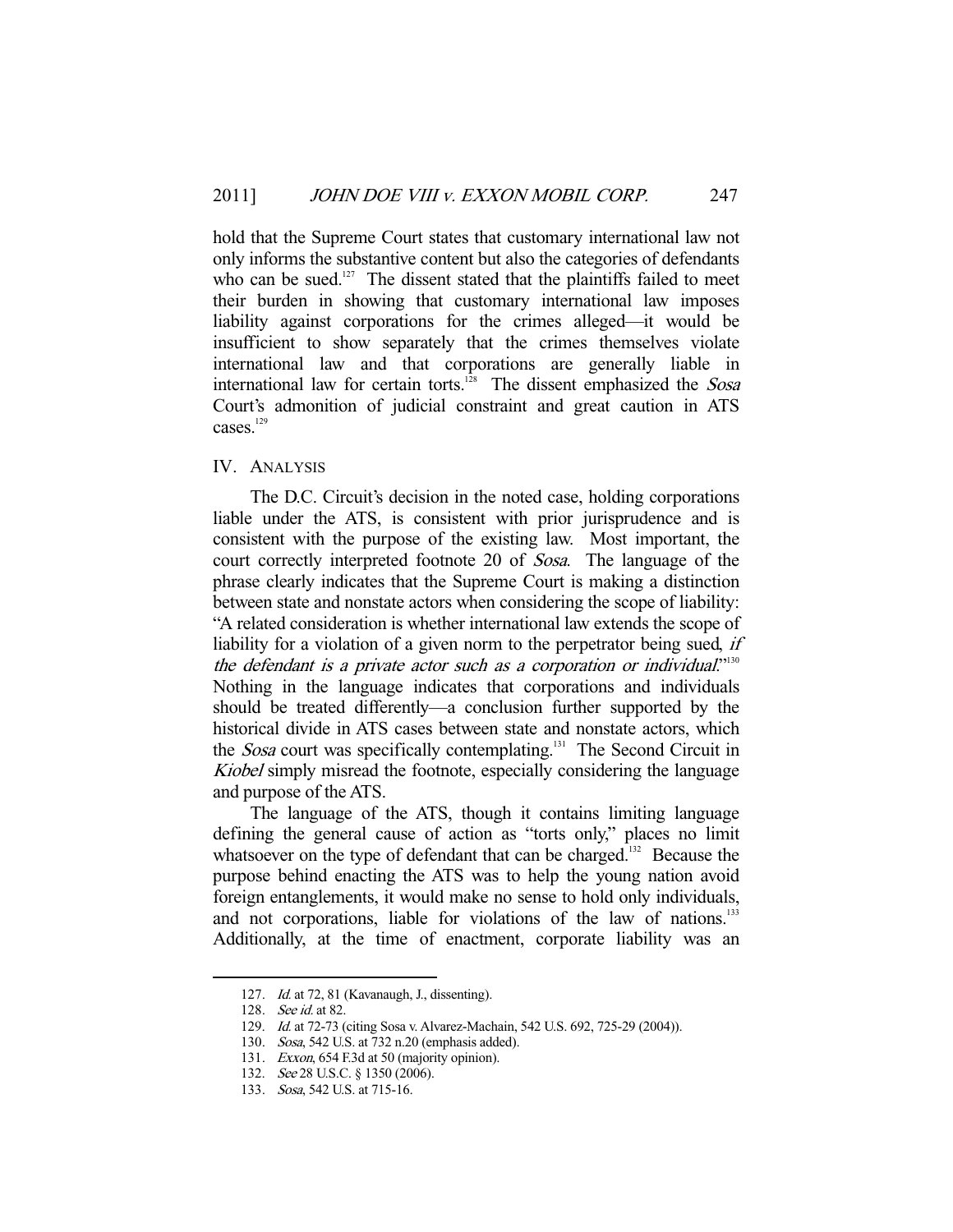accepted concept of law,<sup>134</sup> and moreover, the accepted practice was to charge ships as legal entities—including pirate ships guilty of violations of the law of nations.135 Congress must have been aware of this practice and so chose not to prohibit such suits in the ATS.

 The D.C. Circuit correctly identified that, because international law does not proscribe specific remedies,<sup>136</sup> states are free to remediate for violations of international law according to their own domestic laws.<sup>137</sup> The ATS only requires that the tort is "committed" in violation of an international norm—not that international law outline a specific remedy.<sup>138</sup> Otherwise the Second Circuit's decision in *Filartiga* would need to be overturned because, in that case, there was no prior precedent holding a torturer civilly liable.<sup>139</sup> Importantly, in 1789, there were no international criminal tribunals, such as the Nuremberg Court, the ICC, ICTY, ICTR, or ICJ, so the domestic courts would have been unable to look to international law for specific remedies or procedures. Therefore, once the cause of action alleging a violation of the law of nations was brought within the common law, domestic law would have provided the rules—an idea supported by the Supreme Court in *Paquete*.<sup>140</sup>

 Additionally, because there were no international tribunals, Congress in 1789 must have considered that general principals of law would inform the law of nations to determine qualifying norms of behavior, an area that the *Kiobel* majority completely ignored.<sup>141</sup> The ICJ statute codifies general principals of law as a primary source of customary international law.<sup>142</sup> As stated in *Exxon*, in every jurisdiction of the United States and in every civilized country, corporations can be held liable for torts.<sup>143</sup> Moreover, the *Kiobel* court's analysis is flawed because criminal and civil liability against multinational corporations for

<sup>134.</sup> ANGELL & AMES, *supra* note 35, at 221.

 <sup>135.</sup> The Marianna Flora, 24 U.S. (11 Wheat.) 1, 40-41 (1825); United States v. The Little Charles, 26 F. Cas. 979, 982 (C.C.D. Va. 1818).

 <sup>136.</sup> Except in the case of Genocide Conventions, for example, that require states to enact certain criminal laws at home. Tel-Oren v. Libyan Arab Republic, 726 F.2d 774, 778 (Edwards, J. concurring) (citing L. HENKIN ET AL., INTERNATIONAL LAW 116 (1980)).

 <sup>137.</sup> Doe VIII v. Exxon, 654 F.3d 11, 41-42 (D.C. Cir. 2011).

 <sup>138. 28</sup> U.S.C. § 1350 (2006).

 <sup>139.</sup> Filartiga v. Pena-Irala, 630 F.2d 876 (2d Cir. 1980). The remedy should be determined by federal common law because the form of procedure is determined by domestic law. Id. at 885.

 <sup>140.</sup> The Paquete Habana, 175 U.S. 677, 700 (1900).

 <sup>141.</sup> Exxon, 654 F.3d at 53.

 <sup>142.</sup> Statute of the International Court of Justice, U.N. Charter annex, art. 38(1)(c) (1945).

 <sup>143.</sup> Exxon, 654 F.3d at 57.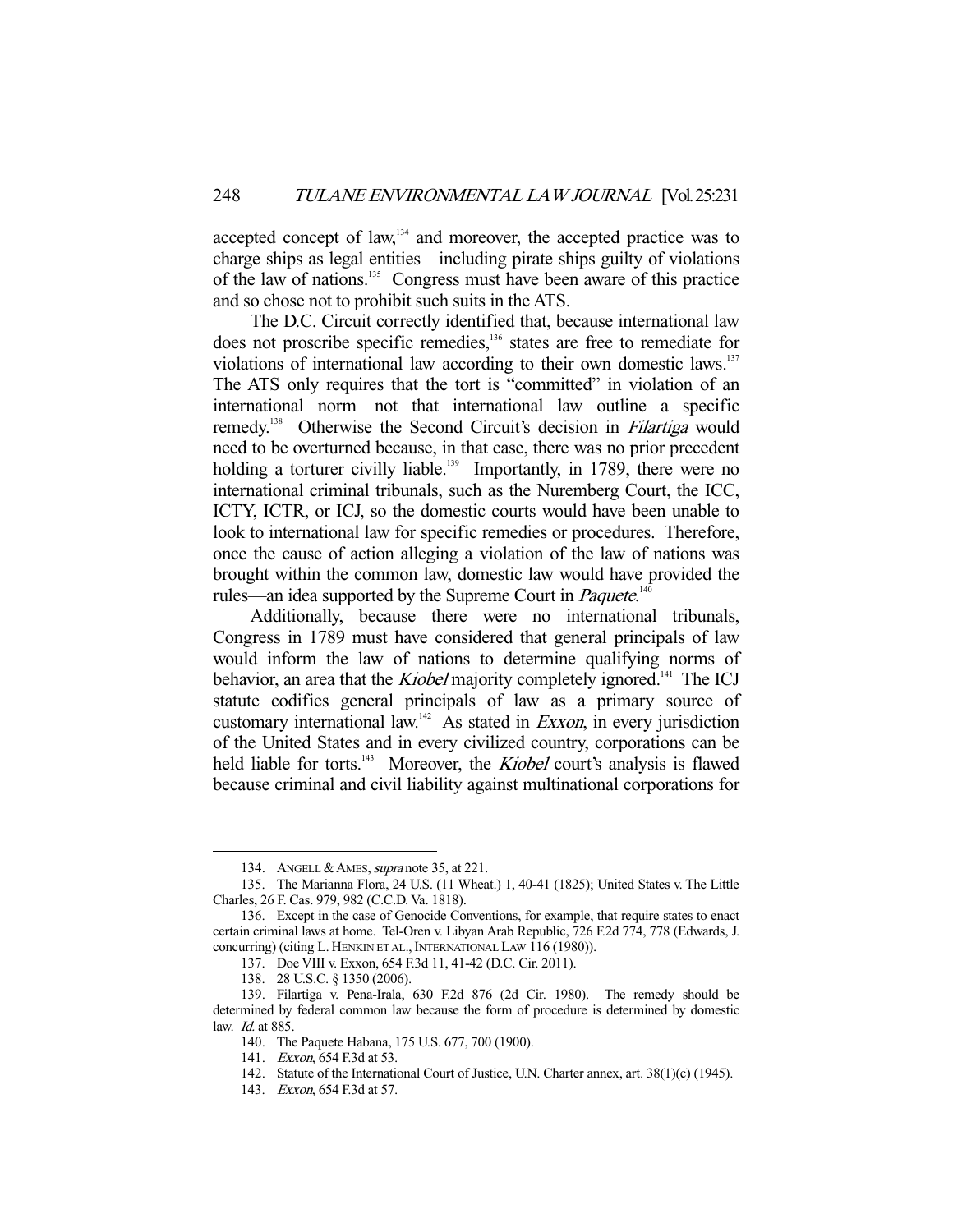egregious conduct is exercised abroad with increasing regularity.<sup>144</sup> Finally, there is absolutely no precedent domestically or internationally to give corporations immunity for egregious crimes.<sup>145</sup>

 As a policy matter, the Second Circuit's ruling would allow governments to privatize their way around their human rights obligations. The D.C. Circuit's ruling in *Exxon* correctly holds major corporations responsible for their destructive acts around the globe. Despite the fact that no successful environmental claim has yet been brought under the ATS, there is a growing global trend to acknowledge some type of environmental right,<sup>146</sup> and therefore the "right to a clean environment" might someday soon be a norm recognizable under the law of nations. The D.C. Circuit correctly held corporations liable under the ATS, keeping the door open to future suits alleging environmental harms under the ATS.

#### V. CONCLUSION

-

 The D.C. Circuit was correct to hold that corporations are not immune from suits under the Alien Tort Statute.<sup>147</sup> The language and historical precedent of the statute show that Congress intended the defendant class to be unlimited, and that Congress was aware that corporations could be held liable, even for violations of international law, as in the case of pirate ships. The D.C. Circuit correctly interprets footnote 20 from Sosa to read that there is no delineation between

 <sup>144.</sup> See Lubbe v. Cape PLC, (2000) 1 WLR 1545 (H.L.) (claims by South African miners exposed to asbestos while working for an English company); Florez v. BP Exploration Co., [Pending Claim No. HQ08X00328] (Colom.) (claim against BP for environmental harm on existing population); Dagi v. BHP, (1997) 1 VR 428 (Austl.); Hiribo Mohammed Fukisha v. Redland Roses Ltd. (2006) eKLR Civil Suit 564 of 2000 (Kenya).

 <sup>145.</sup> Kiobel v. Royal Dutch Petroleum Co., 621 F.3d 111, 160-61 (2d Cir. 2010) (Leval, J., dissenting).

<sup>146.</sup> See cases cited supra note 144; United Nations Conference on Environment and Development, Rio de Janeiro, Braz., June 3-14, 1992, Rio Declaration on Environment and Development, U.N. Doc. A/CONF.151/26 (Vol. I), Annex I (Aug. 12, 1992); African Charter on Human and Peoples' Rights art. 24, adopted June 27, 1981, 1520 U.N.T.S. 217 (entered into force Oct. 21, 1986); Additional Protocol to the American Convention on Human Rights in the Area of Economic, Social and Cultural Rights: "Protocol of San Salvador," art. 11, adopted Nov. 17, 1988, [1989] O.A.S.T.S. 69 (entered into force Nov. 16, 1999); Montreal Protocol on Substances that Deplete the Ozone Layer, Sept. 16, 1987, S. TREATY DOC. No. 100-10, 1522 U.N.T.S. 29 (entered into force Jan. 1, 1989); The Environment (Protection) Act, 1986, No. 29, Acts of Parliament, 1986 (India).

 <sup>147.</sup> Exxon, 654 F.3d at 57.